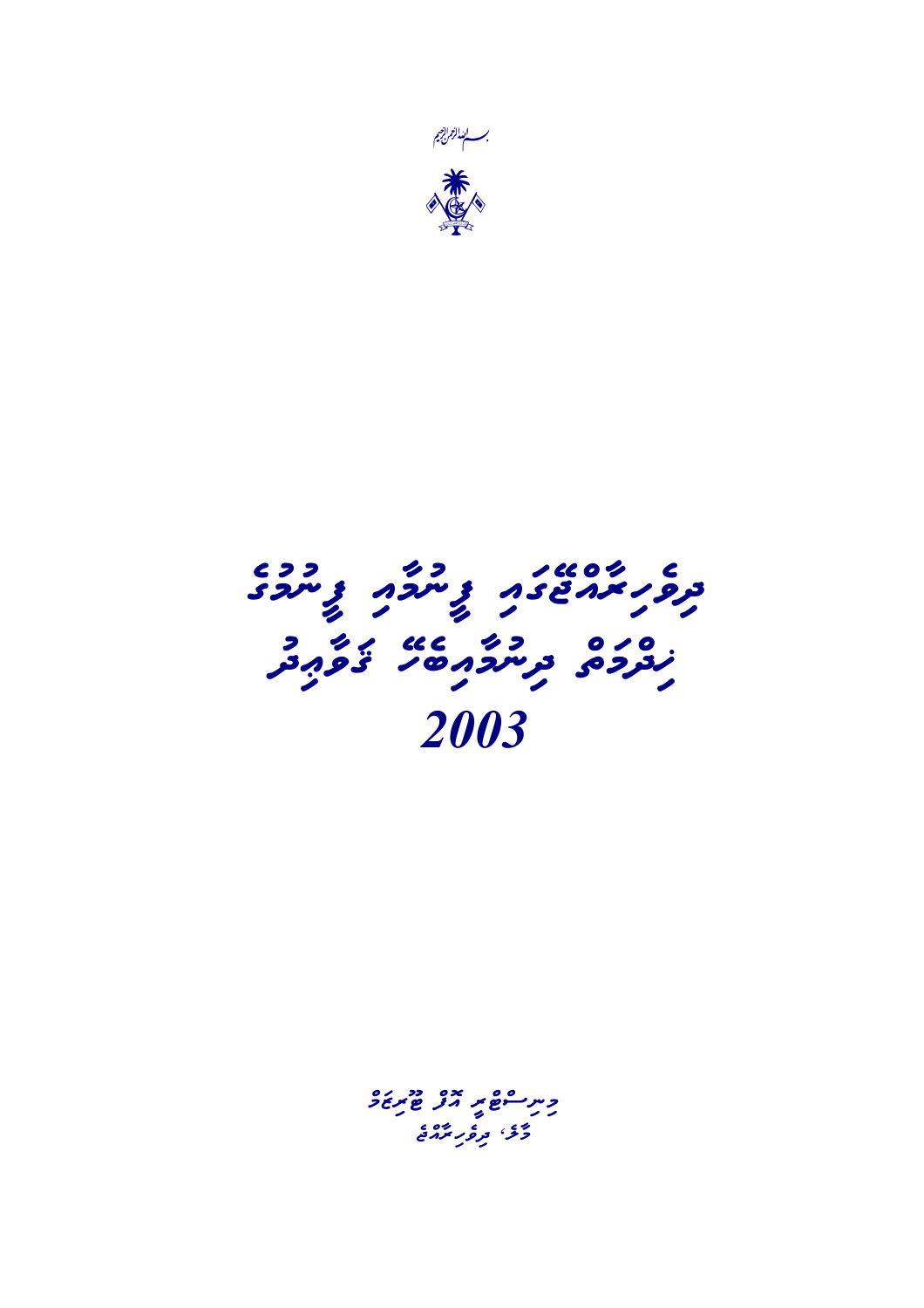$\frac{30}{5}$ 

|   | ہ ہم موفر                                                                                                                                                     |
|---|---------------------------------------------------------------------------------------------------------------------------------------------------------------|
|   | محمد کا نیر مرکز می از محمد محمد از محمد از محمد از محمد از محمد از محمد از محمد از محمد از محمد از محمد از مح                                                |
|   |                                                                                                                                                               |
|   | כ כבי מקבים הכבי זקם, היישבבי מקבים בהייתיים.<br>קיימפים מתכתות תופית ומקבים מתכתותיים.                                                                       |
|   | ם כפר פרוי פרוי פרוי פרוי<br>תקב הפסת מיתכף, מיתברב מזכתיתי                                                                                                   |
|   |                                                                                                                                                               |
|   |                                                                                                                                                               |
|   | גו ס כד נכן נגסודוס בבט<br>סתי-יית פוזקוספים פי-יוקמום, מזקית:<br>ז                                                                                           |
|   | כית הסף אם כך גום גנונים, תניתית.<br>כית הסיו וזר סיומבריג כוזככם, תניתית.<br>גו                                                                              |
|   |                                                                                                                                                               |
|   | כם ק' ז' ס כמם " ג' ס ז' שג' ס " ג' ס פ"ס"<br>ממבק " מייתב מית " ב תייתי מית יש ממשית י                                                                       |
|   | ם נכש שים נפשיפכים ומניים מים.<br>תוקפים ונייקום מסיפכים וממסוקים.<br>מ                                                                                       |
|   | $3$<br>- כנבז מינים נפטים נניים נודעים בפי הסוג מינים בסי<br>נדקפים <sub>ב</sub> ייקפית דקיקפות שיקפית מיניפו <i>ן מ</i> ות נבלמות שיקי<br>-                  |
| 3 | مەرە                                                                                                                                                          |
|   | היבנים נגבבנים גם כי הסיגבים באסים ב- כסני כלני בסני ניסנים.<br>הייתיות הפקטיניות <sub>ק</sub> יתה זק מפוסמיות הבקי מהבקי יותמת הייתיות הייתוקיות.<br>הייתיות |
|   | ת בן יש 20 02 יודעית.<br>תב הפתמת מת מבתית.<br>ת                                                                                                              |
|   | בפקב, גבע,                                                                                                                                                    |
|   |                                                                                                                                                               |
|   | 1 מגום המדיר<br>1 תוכל פיינייק                                                                                                                                |
|   |                                                                                                                                                               |
|   | יצק. או יו נַיִּתְלֹתְ נַיִּתְלֹב יְבְרָם בְיתֹכֹם בְּפְרָב ו                                                                                                 |
|   |                                                                                                                                                               |
|   | 2 פֿינסֿת : צְייַקְפְב גזקוס זה קיינד יקדובים, סביל                                                                                                           |
|   |                                                                                                                                                               |
| 8 | 4 פֿינסת : פְּתְפְלִיינָפֿ גֹזְנְגְבְרֶנִינ דְיוֹכְלִינְ דְּיוֹכְצָזְיִנְיְיֹיִינ דְּחָפְ בְּרָשֵׁיְיֹיִלְןְ                                                  |
|   | 5 פֿינסת : צייכט גברפסט גבגעהייר נוסטון גם גם גם.<br>5 פֿינסת : ציינכט גברפסט כאנשאייר עאיינגיג עיינס, מסו                                                    |
|   | 6 ק'ייסת ו' צַייַכִב נְבְכִפֶּבּ, כִדְעִישְׁםְּישׁם, סייטינטיב, ק'ים ווייוו                                                                                   |
|   |                                                                                                                                                               |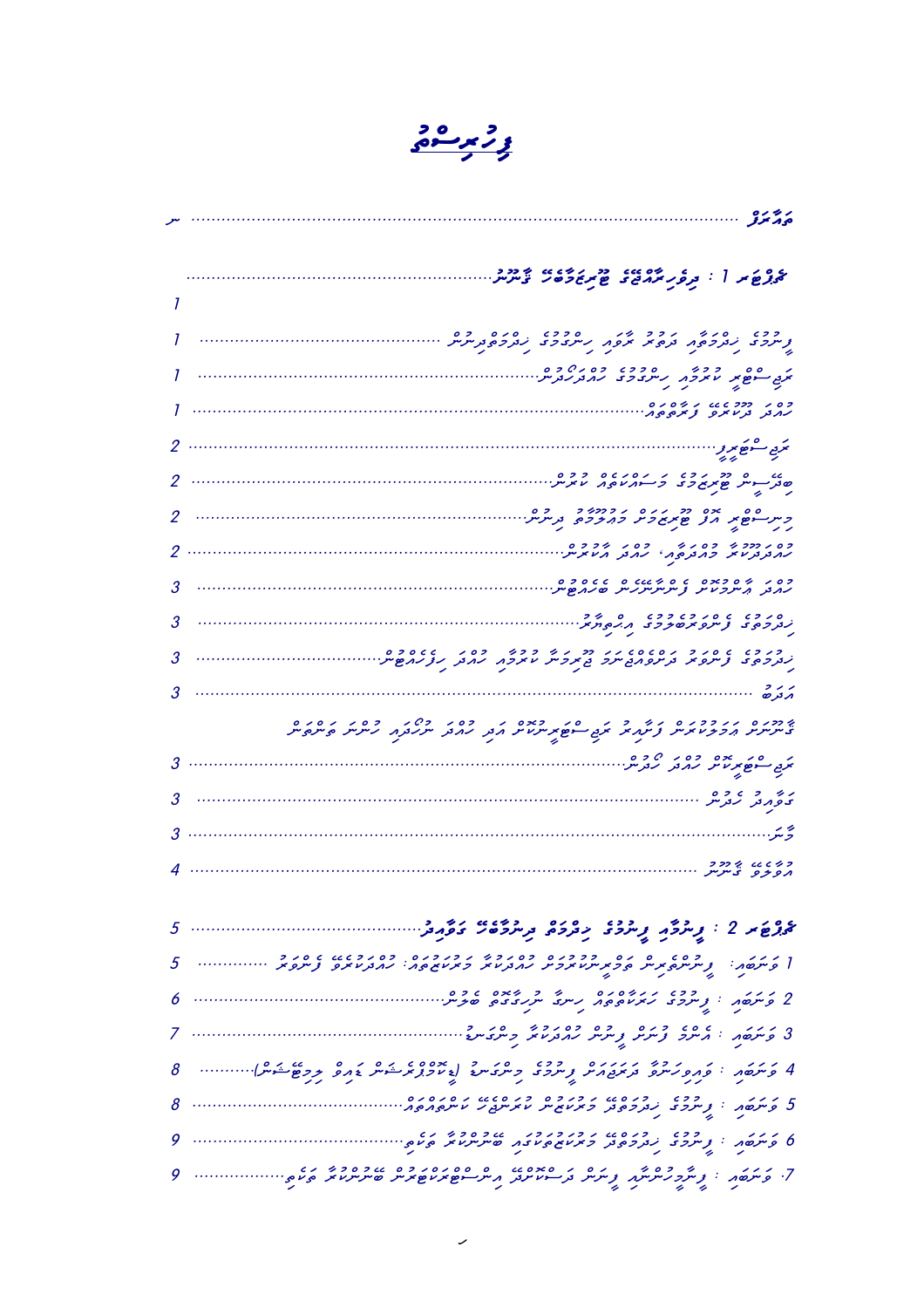| 11 | 9 פינסת - ייני ייני ייני פי כומי ייני פי פי סיטי.<br>9 פינסת - אנגיו פאיני די ביטיי יואייקט מי מייני ווייני ווייני ווייני ווייני ווייני ווייני ווייני ווייני ווייני |
|----|---------------------------------------------------------------------------------------------------------------------------------------------------------------------|
| 12 |                                                                                                                                                                     |
| 12 | 11 פֿינסת : נָייַבְבּ מַצְעִם לְבִי כְּבְּבָ בְּבִי הַבְּבָ בְּיִיִי הַבְּבְי בְּבְם הַבְּב).<br>11 פֿינסת : נֶיינכִצ מִצְעִם הַבְּפַ צְעִיצְפ                      |
| 13 | 12 <i>ۇنترەم : ج</i> ىئر…                                                                                                                                           |
|    | ى ئۇي ئىراق ئېرىدۇ. ئاندە ئەھ ئەھ بەندى ئى ئىشتۇ                                                                                                                    |
| 14 |                                                                                                                                                                     |
| 14 |                                                                                                                                                                     |
| 14 | 3 פֿינסת : צֶיינכינ תיינב זנחים זי גיבסים.<br>3 פֿינסת : צֶיינכינ תיינב זנחיים זי גיבסים.                                                                           |
| 14 |                                                                                                                                                                     |
| 15 | 5 פֿינסת : צָיינביג סייניינפ כ 200 בפינים בי 200 ביבודים.<br>5 פֿינסת : צֶיינביג סייניינפ פינינד גיינייניינדיג בייניקים.                                            |
| 15 | ם פֿיתֹסת בנית בני גזיג ויי די בנית בי                                                                                                                              |
| 15 |                                                                                                                                                                     |
| 16 | 8 פֿינפֿון : ג'ניינדק צידידי די ציירייק.                                                                                                                            |
| 16 |                                                                                                                                                                     |
| 17 | 10 <i>ؤىئرەم : پ<sup>ە</sup> ئەنگەكتر</i> سە <i>نگەنگە</i> تەھ                                                                                                      |
| 17 | II وَ تَرْجَمْ ﴾ وَ وَوُدِهِ فَ فَرَ تَعْزَّمْ رَجْزَةً فَيَ مَعْ وَفَرَ مَنْ تَوْسُرْ وَ شَرْسٌ                                                                    |
| 18 | 12 פֿינפֿון : מייעון גובוק בּוֹצְיָן פּיילִפּון זיוואפּזיקייני                                                                                                      |
| 18 | $\frac{1}{2}$ פֿילסת בפליט די פרס. בפ                                                                                                                               |
| 18 | 14 وَسَمَعَهُ : سُرى و و و ه و و و و و و و                                                                                                                          |
| 19 |                                                                                                                                                                     |
| 19 | 16 פֿיתֿסֿת י זייעיז פֿיניפֿפּפֿר יירעל פּוליילי פּולי פּוליי וויייייייייייייייייייייייייייייי                                                                      |
| 19 |                                                                                                                                                                     |
|    | ، وه ه المستنسست<br>20                                                                                                                                              |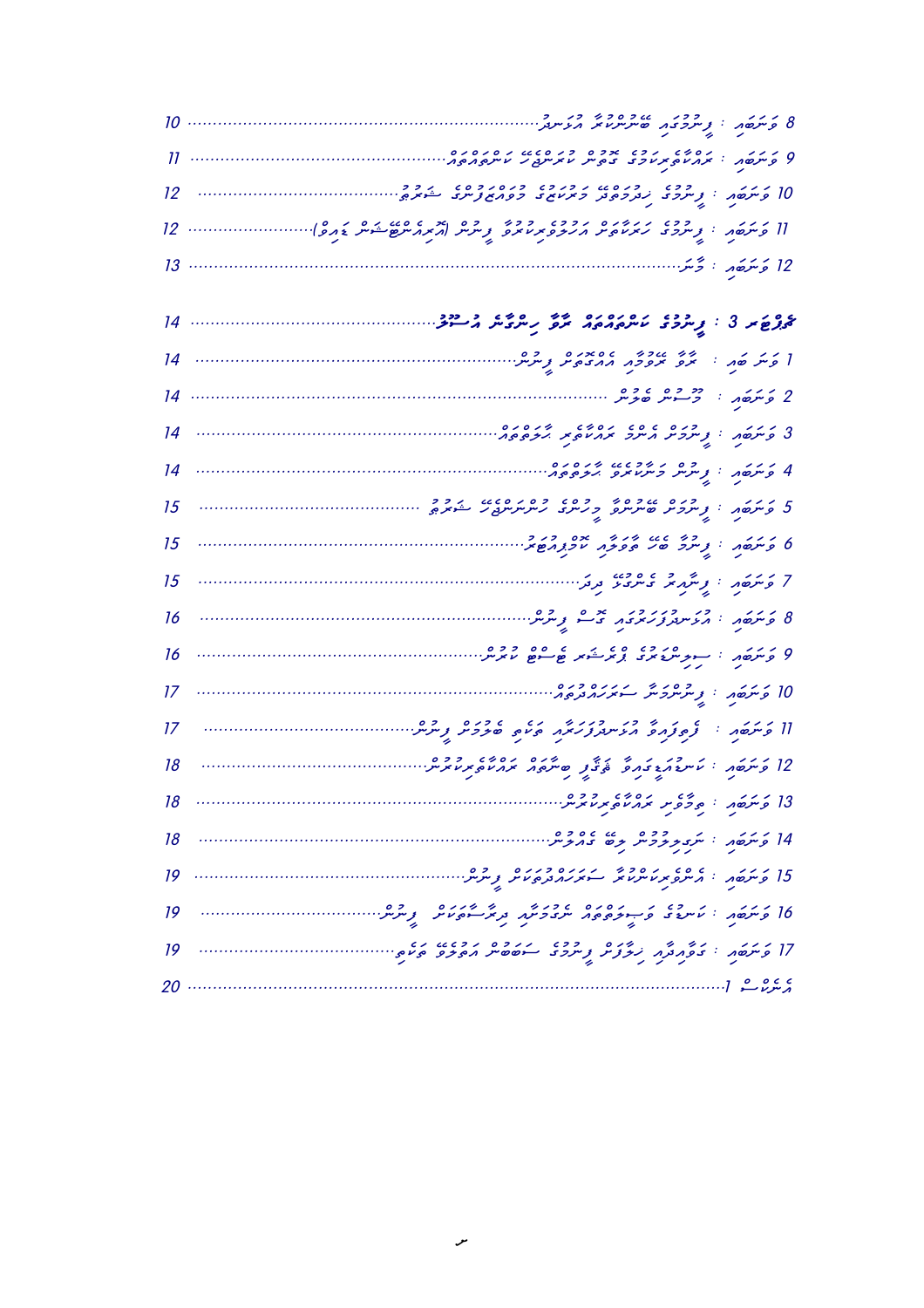



وسر سوھ پر مدد وہ مرد و ۇغ تىرق*ى بە* ئىمكەنتى·

#### $\frac{0}{5}$

الله دوه بر دور بر بر دور دور و دور دور دور دور به در دور دور در در دور در دور در انداز است تصریر در انداز تعر .<br>توسعوالله برتوبر، بروی توجه مرد بروسر بروی از میلوده شریع می دوده برای از این اسم و برابر و از این از این از ا

و عدد و عدد المريد المريد و المراسم المريد المريد المريد المريد و المريد و المريد و المريد المريد المريد المري<br>ترس من 2/3 المريد المسيح و المركز المريد المريد و عدد المريد المريد المريد و المريد و المريد المريد المريد الم حمد حمد من الحدود من المراس المدين المراس المراسم المراسم المراسم المراسم والمراسم المراسم المراسم المراسم الم<br>المراسم عن المراسم المرسم المراسم المراسم المراسم المراسم المراسم المراسم المراسم المراسم المراسم المراسم المر aman Aruk urutad qamuleb idaw upanAruk ,Amir .evewamiten iya .evewamiten iya .evewamiten iya .evewamiten iya .  $\mathcal{A}_{\mathcal{A}}$  , Amiv .evewenEhejquar Ikamazinim idaw .evewenEyqnarukqinim idaw .evewenEvelavelavelavelavelave  $\frac{1}{2}$  is  $\frac{1}{2}$  in  $\frac{1}{2}$  is a contraction in  $\frac{1}{2}$  in  $\frac{1}{2}$  is a contraction in  $\frac{1}{2}$  in  $\frac{1}{2}$  in  $\frac{1}{2}$  in  $\frac{1}{2}$  in  $\frac{1}{2}$  in  $\frac{1}{2}$  in  $\frac{1}{2}$  in  $\frac{1}{2}$  in  $\frac{1}{2}$  in  $\frac{$  $\mathcal{L}_2$ .evekelako qortom qortom qamakim qamakim qortom  $\mathcal{L}_3$ 

 qSamuruk qnunEb iwagutog oyeh qnakidasqwum egIfUsAfUs Ahemqnew AviwagukatuLaf uDnak egEjqwAr  $\frac{1}{2}$ ega ... (2010) .Ikababas .eveweddan .Ikababas .eveweddanumeverus ... (1189) ... (2010) ... (2010) ... (2010) ... (2010) ... (2010) ... (2010) ... (2010) ... (2010) ... (2010) ... (2010) ... (2010) ... (2010) ... وور بر میران و به است و و از برای در این است و در این است و برای است و برای در این است و برای در این است و برا<br>وی است و برای میران و برای است و برای است و برای است و برای است و است و است و برای است و برای است و برای است و  $i$ ون عاعاة عاملي الموسود و المحدود المحدود و المحرور المحدود و المحدود و المحدود و المحدود و المحدود بعد المح<br>توجهين ترور برهاني المحرور المحدود المحدود المحدود المحرور المحدود المحدود المحدود و المحدود و المحدود المحدو iyagin eyagaraf egukataraf Aruk qataqiyatam iyagariwada egumuniyada egumuniyata . وورځ رځ د وره او ورځ وچې او و اله ارځه بروه په او بران اربرو او ور او او او د عادال او لار او د او د عادالل<br>ارتحالي على الله لله على الله على الله على الله على الله على الله على الله على الله على الله على الله على الله

بعد العربي على الحريم وكان في المحمد والتار في المحمد المحمد المحمد المحمد المحمد المحمد المحمد المحمد المحمد المحمد المحمد المحمد المحمد المحمد المحمد المحمد المحمد المحمد المحمد المحمد المحمد المحمد المحمد المحمد المحمد Ehebiwa Island iwa iwa in ukumafalukewa .evekatudiwa que in ukekwiwa  $\frac{1}{2}$ uDnagulaw qoa akquemak enebudeh quatudiwaa qatudiwaa qatudiwaaneguhalaaneguha iyo iyo iyo iyo iyo iyo ى ء ء ء .<br>قرى*م ق*رى

 qtakqwasam iwagAriwAd egumunIf ,udiwAvaQ Eheb iwAmunIf unuvelAvalukew im IkadImqwuw eguDnaguLaw emqnew egEw qnulurAbqwew iwAwIhew egukatqtAraf Ahiruh iwagumuruk ulamaW qSaw im ignew qSakatqtAraf iwahemqnew Aruk  $\frac{e^{i\theta}}{i\pi}$ , even de de amaz

.<br>وی و د و مسروم وی د مرد با برای برای مرد با برای برای می کرد و دو ر و را او عاده المرا المروان المروان المرواة المرا المرواة المروان المرا و المروان المروان المروان و وسكس و در<br>المروان المروان المراد المريد المرس المرس و المروان و المروان و المروان المروان المروان المروان المروان المروا .evel at out of the quate independent in the other independent in the integration in the state in the contract in the contract in the contract in the state in the contract in the contract in the contract in the contract

| 1423 | و و پر دیگر<br>فرغر <i>ب</i> ر دی | 24 |
|------|-----------------------------------|----|
| 2003 | ې ده چرم پو                       | 25 |

بركسكاش بسكاك تحر وسرڪ صحيح ترجي و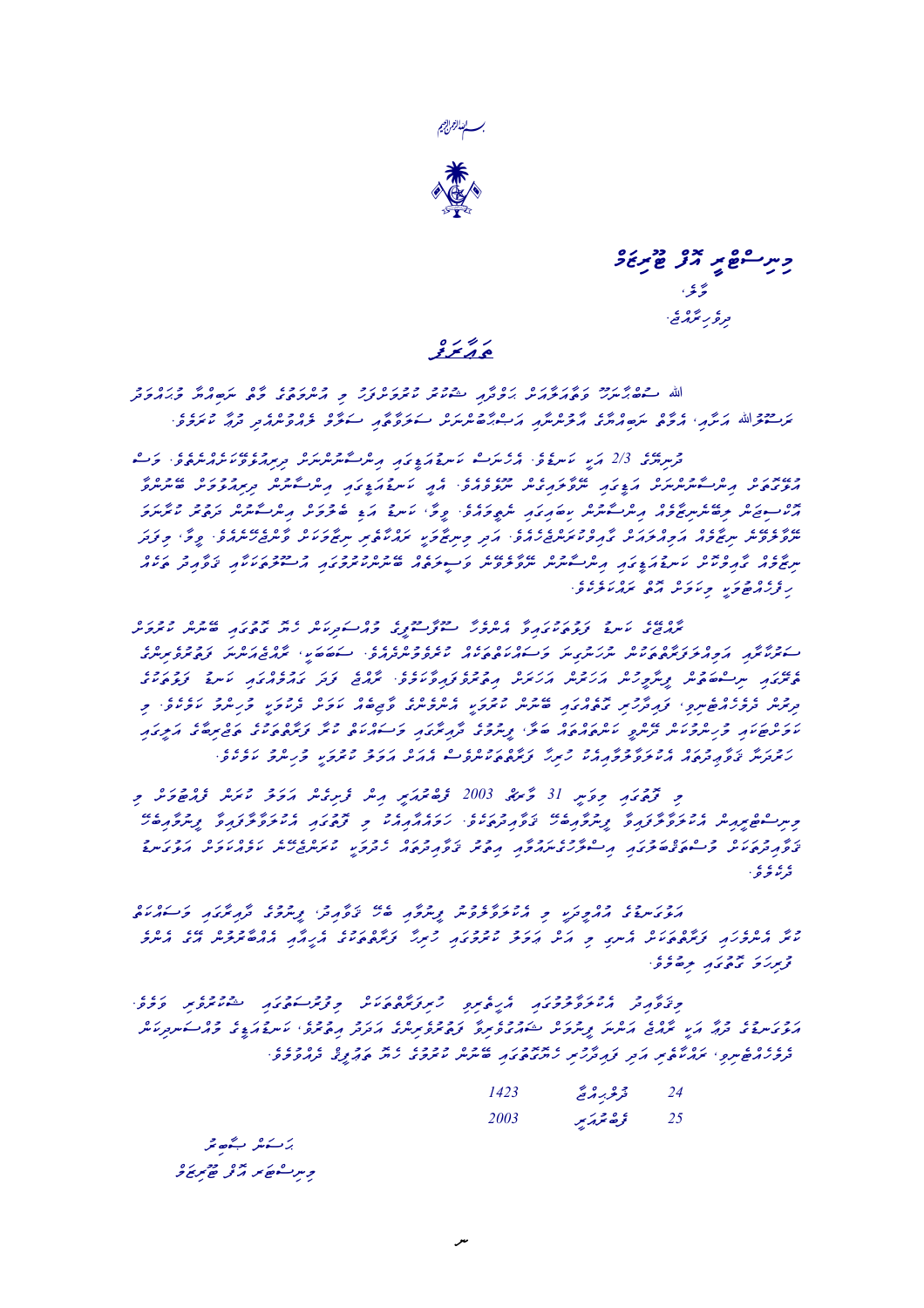# $: 1 \times 28$ ט טיס בכ ניטי שיכני בינור ביתית.<br>בקפל *מ*אפט <u>שיטכסל ביתית</u>

כל ממשו כל נומשו של הכל נולעים וב 1999 הו ביו ביותר ביותר ביו המודיע ביותר ביו ביו ביו ביו ביו ביו ביו ביו ביו<br>בנופ מנושב פימשיבים מייעיות (ויניונים מי 1219) הו התוכניות ביותר ביו הגו פימשיביות כבצור התצורפית המשפח כיתצה צבפכב בתית ציתכן המשתי את התה iaWncnutog egumutih cSokiretctwmuruh cSwmuawq WvcaWb cawtcnwk egumunIf .eveawkwTcSwmudeh iawgutogegcaemwk כסמי הסביב ציברסמית ובירדי במיקוד ברובי בהסמי הבקבר בילי מישבות ביני המינוס.<br>מחמת מינייקפי צייקציקסמית צייק צפונקציקייקית צייקפי המקפור במימוז פיניקטית ביניקטית מחמתית ctyctwmudi izonycz egustal egustal egustal izony i emcyklowym i force international . . . . . . . . . . . . . . دەكتىرىكىس كەنتى كېرىك دەكلەرگە دەس كىرىكىي تەركىمىس ئارلىق ئىنتى ئايدىن . 2007 - 2009 pm 12/99 1200 - 2009 pm 12/09 pm 12/09 pm 12/09 12/09 pm 12/09 pm 12/09 pm 12/09 pm 12/09 pm 12/<br>שתיתטובקים (2/99 pm 12/09 pm 12/09 pm 12/09 pm 12/09 pm 12/09 pm 12/09 pm 12/09 pm 12/09 pm 12/09 pm 12/09 pm .evekwtiawb EhebWkwtuzwkurwm

#### ט טיסט כר נגיש מי פרי ביינור ביינור ביינור ביינור ביינור ביינור ביינור ביינור ביינור ביינור ביינור ביינור ביינ<br>בקו*פ ג' ארו*ב ביי<u>נור ביינור ביינור ב</u>יינור ביינור ביינור ביינור ביינור ביינור ביינור ביינור ביינור ביינור בי



# Elektrican Cordinal<br><u>Englished Conduction</u>

| $222$ 160% C 11012 012 01020 22 00                               | $\rightarrow$ $\rightarrow$ $\rightarrow$ $\rightarrow$ $\rightarrow$ |
|------------------------------------------------------------------|-----------------------------------------------------------------------|
| צגי פוזק הסיקיקיק לנקבת נקייקפינון נקפ מזונגון נייקב ב           | יתם – יפיו מית כומ                                                    |
|                                                                  |                                                                       |
| $121$ $22$ $025$ $00$ $000$ $000$ $001$ $000$ $000$ $000$ $000$  | 0,0000000000                                                          |
| מנקפיזק ממפיי ובייקוד מייקודיקייקי בייקיייפוד מן פודנוסמד        | קייקטריט וקודוק קודק ייק                                              |
|                                                                  |                                                                       |
| CC/7/0/7C/077770000<br>$\sim$ $\sim$ $\sim$ $\sim$ $\sim$ $\sim$ |                                                                       |
| זקה — נסידו זרי ארכייק — נסיד המיק המקור הקודו המוסי             |                                                                       |
|                                                                  |                                                                       |
|                                                                  |                                                                       |

בס הדבכ הזה הייס הם במודד עם המודד מודד במודד במודד במודד במודד במודד במודד בין המודד בין המודד בין המודד בין cawtuturwa iawang iawa iawa iawa iawa iawa iawa kutokuwa waliozaliwa waliozaliwa waliozaliwa waliozaliwa walio<br>Indonesia waliozaliwa kutokuwa kutokuwa kutokuwa kutokuwa kutokuwa kutokuwa kutokuwa kutokuwa wa kutokuwa kuto .<br>وبرزوی وبره و ما مره

 egInufcnuk ea ,wmwncaetwAWmwj irWfwyiv csevcnUnea wtwvun caeNcnufcnuk (h) وزر عدد الداروي المناطق المحركة المحركة المحركة المحركة المحركة المحركة المحركة المحركة المحركة المحركة المحرك<br>سروى المحركة المحركة المحركة المحركة المحركة المحركة المحركة المحركة المحركة المحركة المحركة المحركة المحركة ا .cnuviawfinemih cnugcnih cnwtcnwt EdctwmcdiK egumunIf iawgEret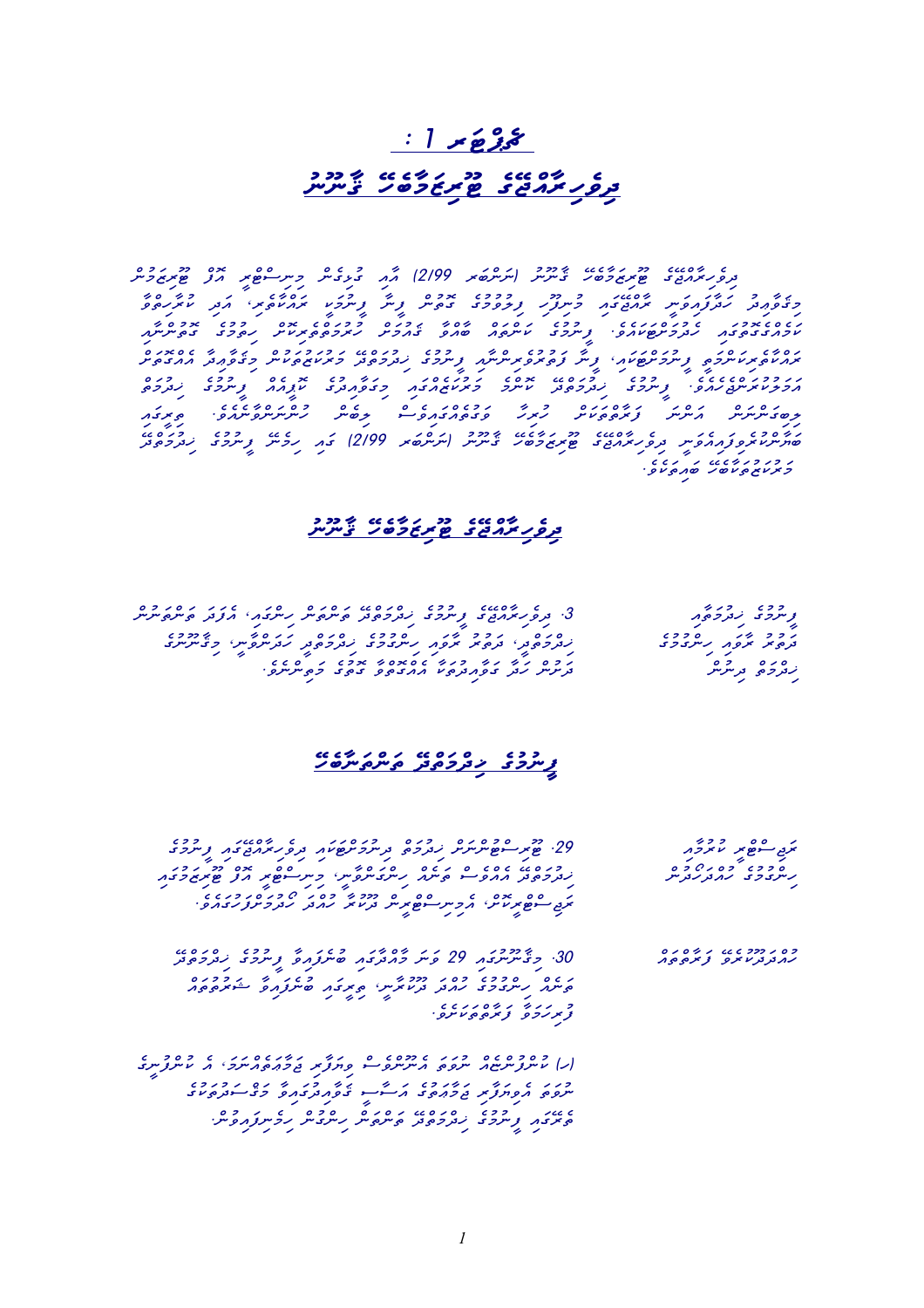iawgEjcaWrihevid ,wmwncaetwAWMwj irWfwyiv wtwvun caeNcnufcnuk egurEb (S) egenty in 1995 isoloog oo 1995 is die 1995 is die 1995 is die 1995 is die 1995 is die 1996 is die 1996 is die <br>Gebeure zon currey ni gas was nus regusen  $\sim$ حمي سود مركز مركز مركز مركز مركز

 cSwtogcaea WkwtuDwgcnim WLwawDnwk iawgudiaWvwg Wdwh cnuSwd egunUnWq im (n) cSwmwkenEhejcnebil cnukwnwt wdwfea ,iaWmuruh caezwkurwm Wdcneg cnumwgcnih .cnuruhchenebilchebilchukwang ,care ,cawtchwirut core ,camtchwirut core ,camtchwirut chumwanda Irc $\frac{1}{2}$ 

.cnuviaut IrwAff IrwAff IrwAff IrwAff IrwAff IrwAff IrwAff IrwAff IrwAff IrwAff IrwAff IrwAff IrwAff IrwAff Ir

cae caenwa egumuni Eduction iawa iaway iawaliwa iawaliwa iawanyo iawaliwa iawa iawa iawaliwa iawaliwa iawaliwa<br>تتریپ - مصر 5,000/- iawako in 1997 caenwydd Irchtch Indian - 1000 5 .<br>بروازی نرج سوم د داراز در ادام در سر

# cawa coloro<br><mark>campa coloro</mark>

| 39- כ לייציינציו שייננול שימזכב כי חדשתו שינב החליי<br>$\overline{\phantom{a}}$<br>ק היכס – גם הזה כקסת הזיכר קסקר 25/79<br>צוקם טיית בקפ הזהה בא מוקייתפיית הייתיית ייתייתים ב<br>$\frac{1}{20}$ $\frac{1}{20}$ $\frac{1}{20}$ $\frac{1}{20}$ $\frac{1}{20}$ $\frac{1}{20}$ $\frac{1}{20}$ $\frac{1}{20}$ $\frac{1}{20}$ $\frac{1}{20}$ $\frac{1}{20}$ $\frac{1}{20}$ $\frac{1}{20}$ $\frac{1}{20}$ $\frac{1}{20}$ $\frac{1}{20}$ $\frac{1}{20}$ $\frac{1}{20}$ $\frac{1}{20}$ $\frac{1}{20}$<br>ے <i>ے ج</i> حو ح<br>ונקפ ממנגם בנג עזקפי גן מינפ היוספינסו, וסמי "בייקייקון בנק<br>0 1672 4 167 -173746 02006 06 4 167<br>סייקצוק ודביקדייקטיתי וה"יקייקודו סייקצוק בהפכקייקי ו<br>00 1 121 22 026 00 060100 60<br>תיתפ לפלית מת כית לפית הצ מית לכלה אם לפית<br>ダーフィー<br><i>CC</i> ノフ ノ ロ ノ フ フ<br>・ e n s v z x v v | 0 C / 0 / 1 / 1 / 2 / 27 0 10<br>סנקי—ית פיזנגים כי—יודייםו<br>42<br>0 2 2<br>لايخرس       |
|--------------------------------------------------------------------------------------------------------------------------------------------------------------------------------------------------------------------------------------------------------------------------------------------------------------------------------------------------------------------------------------------------------------------------------------------------------------------------------------------------------------------------------------------------------------------------------------------------------------------------------------------------------------------------------------------------------------------------------------------------------------------------------------------------------------------------|--------------------------------------------------------------------------------------------|
| 41- נקפימתפט פימזכת של תניינייים בא הממממכת<br>$\circ$ $\circ$<br>クロメロく クークノーク ノーロコン・ココーロメート<br>2 422 2 4 0 2 LC<br>סיניתם כמצרם" כיני-יסיג מצ סיגוזכית מנג הפמנג ממהם כ<br>e de la caracción de la caracción de la caracción de la caracción de la caracción de la caracción de la caracción de la caracción de la caracción de la caracción de la caracción de la caracción de la caracción de la caracc<br>تموت وكوش الاوس المع برادش كالرجاوى الاستار بالإلاح الرجران<br>$\mathscr{A}$ and a set of $\mathscr{A}$<br>$CCOOCC$ $OQO$<br>وبمره وبالاس ورسروسرمروا                                                                                                                                                                                                                                                      | 0 / 12000<br>トフェメ タリハ メモー<br>$\mathscr{L}$<br>- -<br>0.2<br>- 2 422 2 1<br>ويرتزوني الاسرس |
| 42- כ הייתית האיתיית שתייחש תשפת שתייחש תשקת שתי<br>בי-ים מגי-נגג תם סיינגזג מיינבכינג סזק-ים גקיינג<br>ם מים בו מים מים בים כם מים בפיטיים ביותר ביותר ביותר.<br>בירוח בי הייתה ית מיתור ביותר ביטותייתיים האמות בנפימים<br>הבקפיזה ופייקופייק הייקודים והזיק בקטובקייקי<br>$\sim$<br>כתבקיקפית ומעית מתבקים הבקודיקיית בית-יסיד אך סידוגים<br>$\sim$<br>$\sqrt{2}$<br>0 COC/03 COX CC//03 G /C3 /3 G/ G /G/<br>מנקות בפגנתבה שיינגם כגנקפינפי איינד מגנגגפיי<br>ת מיני כמתם, מכפכית ממממממ מינימית <u>ב</u> מינמפי                                                                                                                                                                                                                                                                                                     | シンロン ショコンロコ<br>גתנקעית כתנקת<br>- 0 2 2 4 - 0 2<br>גנג נגע זקייקי                          |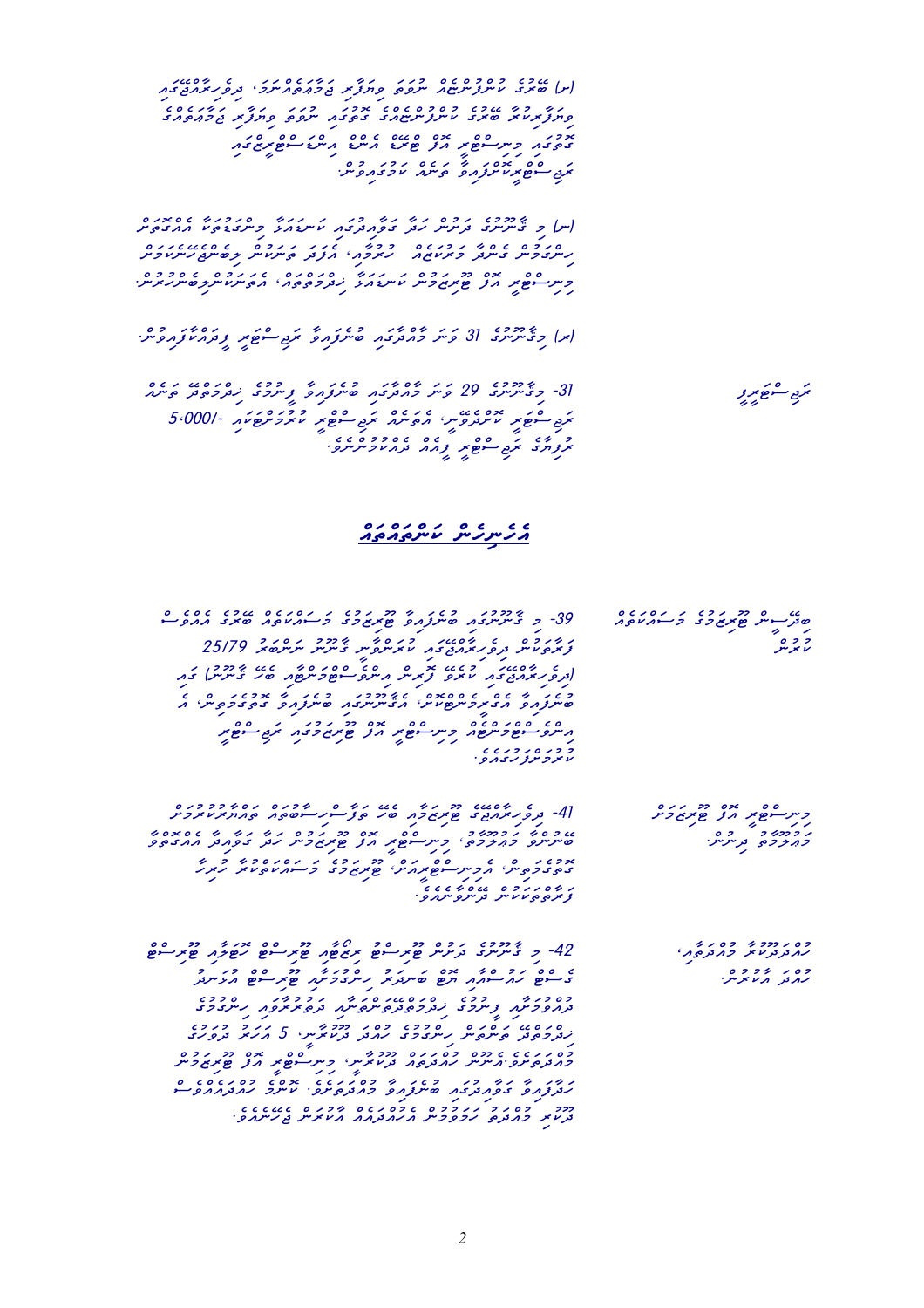| ג דיכר בא ברי המוני המוני המוני המוני המוני.<br>43- כ"ב ייתיים "בתיית" בתודים מוני המבקממ" ב"בייתיים ב                                                                                                                                | $0 \times 204 - 02$<br>החנק הייקפטית                        |
|---------------------------------------------------------------------------------------------------------------------------------------------------------------------------------------------------------------------------------------|-------------------------------------------------------------|
| $0 \times 704$ 1061 776 061076 1147 167 011×066<br>הגיתזיקטית סיינקה יינפיינכי הגהבהה בנפיינ הייתהה היינכטית                                                                                                                          | 3 ייקייקייקיק וס <i>ה</i> תפייקי                            |
| z מתייקודיק וסמקסייקפייקה <i>z</i>                                                                                                                                                                                                    |                                                             |
| 4100 70 7<br>00 C 00 22<br>4124220022                                                                                                                                                                                                 | نردر حرى وسرو بر صور ى                                      |
| ملاستى ملاء كالمرسيط الاستركز مترار الركع كاسترمر لايكر والروي                                                                                                                                                                        | 240<br>ה ה <sub>ס</sub> ת ז.<br>ג                           |
| 11010000                                                                                                                                                                                                                              |                                                             |
|                                                                                                                                                                                                                                       |                                                             |
| ה את הסתיבים אבורסים בייתר בייתר שיותר בייתר בייתר בייתר בייתר בייתר בייתר בייתר בייתר בייתר בייתר בייתר בייתר<br>הצבת המיתוך בייתר בייתר בייתר בייתר בייתר בייתר בייתר בייתר בייתר בייתר בייתר בייתר בייתר בייתר בייתר בייתר בי      |                                                             |
|                                                                                                                                                                                                                                       |                                                             |
| $22$ $112$ 0 $2112$ 00<br>22<br>$\circ$ $\circ$<br>46- שַׁצְּיָ— שַׁ צְאַ שַׁעَייֹ, יוֹנְפֹבְ שַׂצְי— שַׁ גֹשֵׁלְעֹיוֹ, יוֹנְפֹבְ שֵׁצְי— שַ                                                                                          | $2 \times 0$ $\in$ $C$ $2 \times 2$<br>نردر حراما الرسرواسر |
| ם ספיל כי היל היו כל היא היו היא היו היו מים היו מים בין מים היו מים היו מים בין מים היו מים בין מים בין מים ב<br>היו בין היו מים המים היו מים היו מים היו מים היו מים היו מים בין היו מים בין היו מים בין היו מים בין היו מים ב      | $4 / 22 / 11$ 60 60 1<br>ترترو أرقع سروا المع برواس         |
| מונדר פני דרך בריים בים מידים ונדר בריים בני הרבויו.<br>סייתונו מעוד ייתוני התכב לבריים ביו מיידי ייתונים ביו ממשים ב                                                                                                                 | ככש כם הבסכם<br>מיצפת מתבק תצמת שית                         |
| 0x 00 2104 6210 16 0211 16010 6220                                                                                                                                                                                                    |                                                             |
|                                                                                                                                                                                                                                       |                                                             |
| -1،000،000 ټرونگر مگرونکر ځونګرنگر مرکزمانٹر فایرونلر مایزومر،                                                                                                                                                                        |                                                             |
| נכג כני מכיר ניסיני ומפייקודים כסבסני מי כסני הנההם.<br>מכה עד סדכייתיוסיקודי ומפייקודי בקויקצונפי מוזקי ומיכון                                                                                                                       |                                                             |
| ם בכביב בים בים בכבים הם ביכון בים בים בים ביבון בים בינון בים בינון בים בינון בים בינון בים בינון בים בינון ב<br>משיכונו בייעוד הינון בינון פורים בינון בינון בינון בינון בינון בינון בינון בינון בינון בינון בינון בינון בינון      |                                                             |
| $\epsilon$ $\epsilon$ $\epsilon$ $\sigma$ $\epsilon$<br>و می سرو مرو                                                                                                                                                                  |                                                             |
| - 17 - 1999 - 1999 - 1999 - 1999 - 1999 - 1999 - 1999 - 1999 - 1999 - 1999 - 1999 - 1999 - 1999 - 19                                                                                                                                  | ランン<br>بردره                                                |
| הנגדם גנד דרכנס - החדרה המדינים מימים נדי ממסים.<br>התמיני הרב מינפית בהייתיום הניית כהבקההמה סותיות מינה                                                                                                                             |                                                             |
| בשתק הגשה ב-2000-100 בא הסכה הבכפס ההגבס.<br>תפיתבי הג'ולפה -/100-000 יקנות התפוד סגיתית הבנקודית.                                                                                                                                    |                                                             |
| $CCCCCC2$ $4$ $2$ $22$<br>ويروس لأنروشهروا                                                                                                                                                                                            |                                                             |
|                                                                                                                                                                                                                                       | מידונים ונדפנים<br>בייתייתית הפ <del>ת</del> עיתית          |
| 48- כלייכבת תם היפת התפכים ביותר לקבל ליילות את הייתור<br>26- כלייכיבת היו כל תודעות הייתור ליילות ליילות ליילות הייתור<br>20 את התנועת הייתורת בייתור ליילות באת יילות בייתור                                                        | ریز بر ترج شکھ برسر<br>گرمز برج شکھ برسر                    |
| بر دوم تریگر تر تردید استاده به مورد استاده به ترور میگرد.<br>بروی تریگر تریگردید به ترور مورد به دیده به ترورد بردگر<br>سره و ترورد به ترورد بردگر در ترورد ترورد و تروید از بردید                                                   | .<br>ג'בק בסגרפס הריבות הריבות                              |
|                                                                                                                                                                                                                                       | הפתול תוק הפותעת<br>המתולים תוק                             |
| כנכש המנה ההם הסינים בסנמק יישוב ובשינות.<br><mark>נקפ</mark> נים <sub>בר</sub> וברות משינות ומנקבות יישוב יישוב ייטוב                                                                                                                | כם ק' ק' כ"ם.<br>ק' מבק ק' ק' ק' ק' ק' ק' ק'                |
| 49- קבציתיים בקיקיים במשפט בפחדתים בא באופי מקובל באי המקום.<br>49- קבציתיים בקיקיים במייקום בפחדתים מב"ס באקחיים במקום באתם מייק                                                                                                     | ر پر د د د ه<br>د و پر تر ر تر سر                           |
|                                                                                                                                                                                                                                       |                                                             |
| ת הספטות בשנית המוניקה בהספרס בשנית המוניקה בתפרית.<br>תברית המכת שייתצות כי פומבים במיניים והמיים בפומבים בא תבקות.<br>תיית בייתוח מקור המכתב במיני המוניקה במינית במינית ביית.<br>תיית בייתוח מקור במיני המכתב מיניפו במינית במינית |                                                             |
| ב ביותר ברי המשתפת בריינדו ביותר ביותר ביותר ביותר ביותר ביותר ביותר ביותר ביותר ביותר ביותר ביותר ביותר ביותר<br>רוב ביותר ביותר ביותר ביותר ביותר ביותר ביותר ביותר ביותר ביותר ביותר ביותר ביותר ביותר ביותר ביותר ביותר ביות      | تر سر                                                       |
| ئەسكەردىمىز دەرەتكەد.<br>ئاسكەردىمىز تەرىپرۇتكۇ:                                                                                                                                                                                      |                                                             |
| (د) " درج در دره در ه مره سر از در در در در از از دروش<br>(د) " د سرده د درجه در ه سره سر از از مرکز در مرکز از دروش                                                                                                                  |                                                             |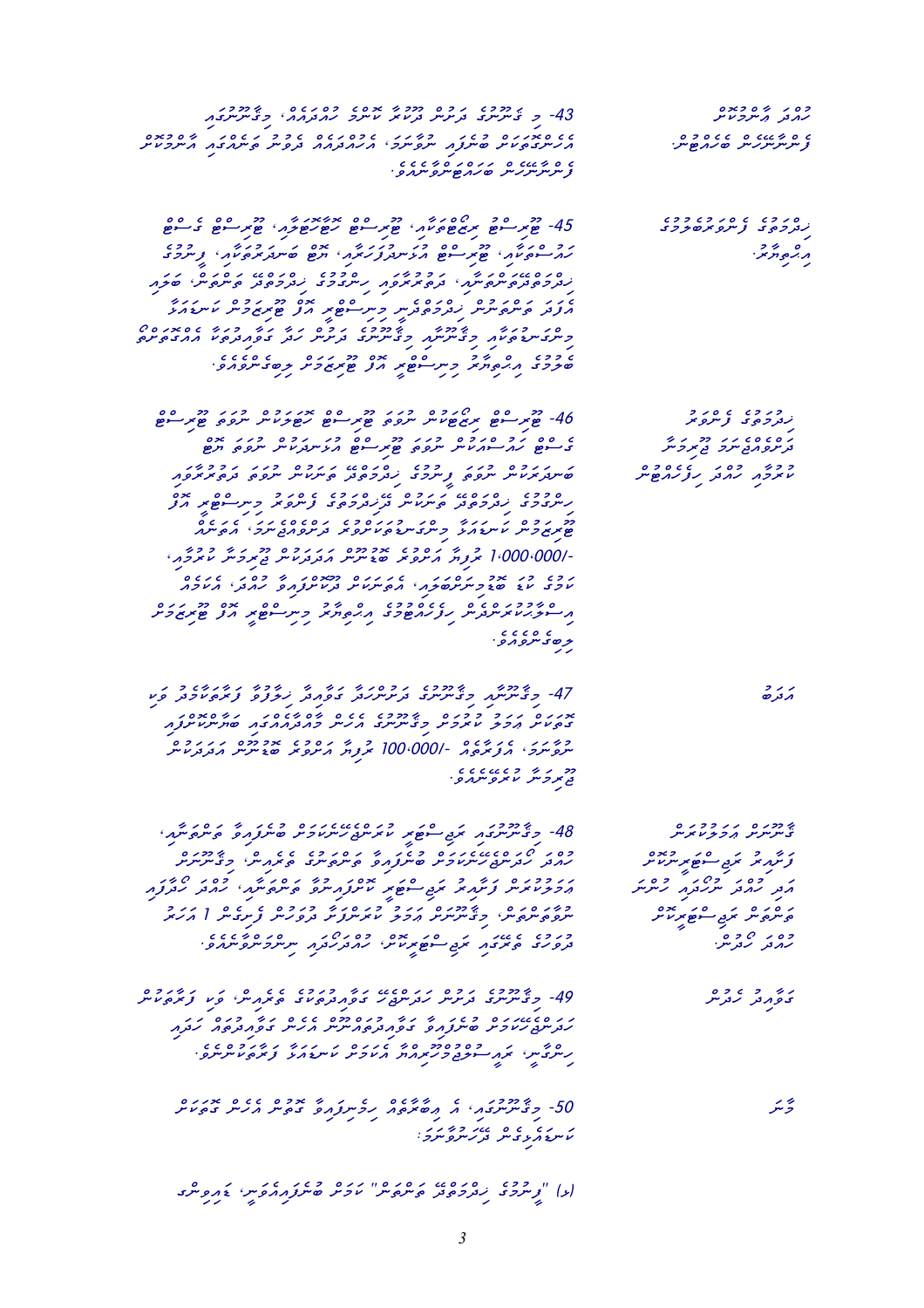iawkwTcSwmunid ctwmcdiK cSwncnuTcsirUT ,iaWhEb gcniviawD ,iaWlUkcs .evence Coseves coes of the coes of the coes of the egg of the international egg of the coes of the coes of the coes of the coest of the coest of the coest of the coest of the coest of the coest of the coest of the coest

iaWSwkwtukcnEb Inwveaiawfenub cSwmwk ''inufcnuk cTcnwmcTcsevcnia'' (a) , شرشوه براه و ماه مسلم المرور و بالمرور العرب و در المرور المرور المرور المرور المرور المرور المرور المرور ال<br>مسرح و مرسوم المسرور المرور المرور المرور المرور المرور المرور المرور المرور المرور المرور المرور المرور المرو cococococokietyczycznia iawyczanie iawycznia iawyczanie współczewczanie współczewczanie w wystrzewczanie w opo<br>Toponymie występujący .<br>בנבח בנבק בית בית בית בי

שומר משפח יוכל כשום באים מים הסשום הסתום.<br>|פן 'סתי-יסת' מכבה סיית החלקית תפימת החינה היות .eves conoc i'c conoc culose culose conoc condition in content in the condition of content in the condition of<br>ترويز مرور ورويس السر المستوجد سرج العروج السرج و ريما مروية  $\alpha_{\rm{eff}}$  , cnit we discrept of the contract of the contract of  $\alpha_{\rm{eff}}$ בכן בבי המשירות במוני המונים ומונים במונים במונים במונים במונים במונים במונים במונים במונים במונים במונים במונ<br>פוצע הסיום ועיות במונים במונים במונים במונים במונים במונים במונים במונים במונים במונים במונים במונים במונים במ وه ر ،<br>رد تر د و .

15/79 בכבר משמש המשמש המסיר המסיר המסיר ביותר ב-15/79 .<br>מפקפ בייטיט ם שיסטום כך השימו שיכרון שה שיכרוב הסוג 3/94<br>|תפישתושים פיזום כיסוג בייניית| ההי בייניית יינייתים ב-3/94 .eveaInuvua (unUnWq EhebWmurukUd cSwrcSwruLwf cSwmudeh cTOzir cTcsirUT)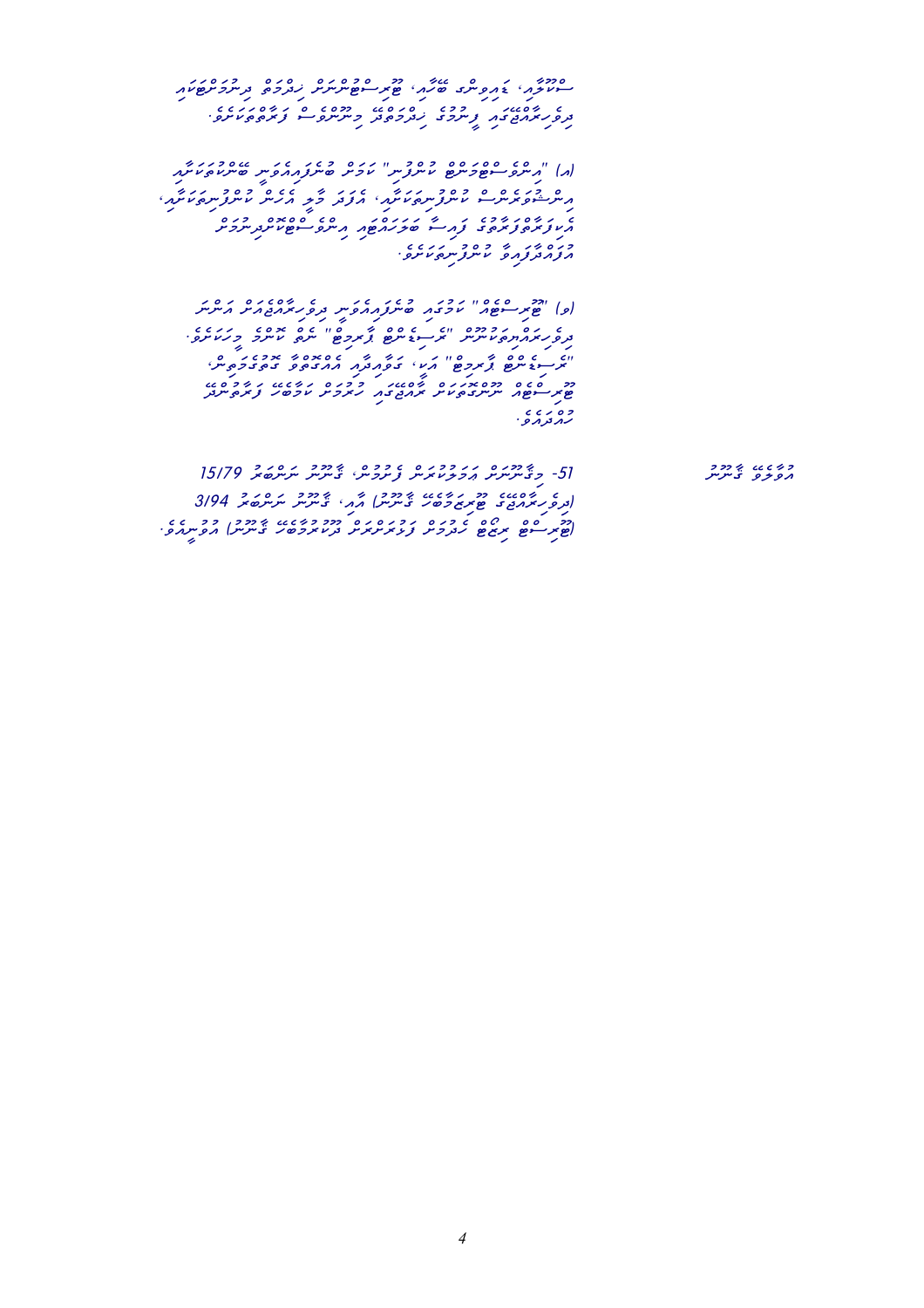#### $: 2 \times 225$

# د د د د ده د و د و د د و د د د د<br><u>د سرد د برد د د د وه برد من د وړ</u>و

כ ככ – ככבה הככם בקיים בקיים משמון וככה גבה היו גם ביותר בקיים ביותר.<br>בייתן הבקיפיבי בקיים בקיים בקיים בקיים בקיים ביותר בארוח בקיים באינו בקיימיב ובכם וככם וכן המוצר הוסיון ניתית הוסיתפצויין ניתלט וספט הצג<br>מקמפי נפינקימיות הפיצית נצמאדקיקסטה נייתית הופינקפלקיט ובאמיפיק הצג כת כבור כן הה בליכוד באיכוב ביני המוספר ביני להם ביני המוסף ביני להם ביני אודו ביני המוסף ביני ביני להם ביני ב<br>בתוך תוך בקודות מכחומכזה פליניותם ואודוגיזם ביני קובפכיל ביניות והפיתו פוצית ומחמים בעירות .eveawfiveruk wgwhWf Inwviawgutog egcaemwk Everuk

#### $: c_2, c_3, c_4, c_5, c_6, c_7, c_8, c_9, c_1, c_2, c_3, c_4, c_5, c_6$  is a contrary cniret cniret cniret cniret cniret cniret cniret cniret cniret cniret cniret cniret cniret cniret cniret cniret cniret cniret cniret cniret cniret ده رد ده ده در د<br>رمور سرو گرس

- clwnwxEairckir cnegevcSwd emcnea iawgukwtctWrwf EdeacnwnIf Inwrukwdcauh cnunIf iawgEjcaWrihevid .1  $i\frac{1}{2}$ سر سن ملاهم الله المسلم الأراد المسلم السياس التي تحدد وروبا المسلم والمسلم والمسلم والمسلم والمسلم والمسلم والمسلم والمسلم والمسلم والمسلم والمسلم والمسلم والمسلم والمسلم والمسلم والمسلم والمسلم والمسلم والمسل political chemistration control control control control of the control of the control of the control of the co  $\frac{1}{2}$  $\alpha$ even is december of the conduction  $\alpha$ 
	- $\frac{c\cdot\sqrt{c}}{c\cdot\sqrt{c}}$ g udwanter Wiawfibiang control control control control control control control control control control control control control control control control control control control control control control . composition 2000 cnic cnic composition .IS.IT.com .IS.IT.cs<br>שמפתפפית התיהיים ..... 2000 מפתפכת מתמל ייבותם פיטי החצב המיד ... .eveSwncnuhIm wncnuh urwnuh iaWtWmUluAwm Enemih iawg "cscviawD gcniniaercT rwTOv
		- $\sigma$ ונס כי המיניכט בפני המשותב בפני המיניכט ביצוע בני המיניכט ביניכט כי המיניכט ביניכט ביניכט ביניכט ביניכט ביניכט כנונו סוב ccc מנוג במנועד בין המנועד במרוח מים מסוב וומדינו וויי בשנים.<br>תתמית ייתוח בין הנוגדות ונייחד בים בסוב ביטוח במרוח הייתה היבוד ב .<br>د تر ر د سره سرد و
- ukwhImELua iawgcaeaWlwHurwm EvedunIrcmwt ,IkwhImea ,wmwnWvunwmwhiruf uYurwx Ehejcnwncnuh iawgcaehImWnIf .4 , כבר הקיסור מוכני המוניק בליטוע בסיי מוכני המוניק ומוכני המוניק באינגרי המוניק .<br>מכבר היית מינגרי המוניק בליטוע בייתוח מוניק המוניק ומוניק באינגרי המוניק . ני Irch ממונדים במונדים כמו כי כפי כס מונדים כמו כי הפני הס מינדים ובית הסייר בית הסייר בית הסייר ובית הסייר ב<br>סוגפ זנפפית הכוגעית בית בגן וסוגיוט זנפת ובית מתנית הסייר מונדים מינדים בית הסייר בית הסייר בית הסייר ובית הסי .<br>و سروس رسری و سر سر بردن که ا
- egumunIf Wviawfivenub iawgiawb wnwv 11 ,wmwnejcaiLEnwSuh "ctofugol" Ediawkcawd Wbirujwt egumunIf .5 wncnwd cSwLwgnwr cawturwnuh Enemih iawg "cviawD cnwxETcneairoa" cnunIf Wvurukirevuluhwa cSwtWkwrwH .eveaenWv cnEdiawkcawd cSwrwTckwrcTcscnia EdcSokcswd cnwnIf ,cnwkcaehIm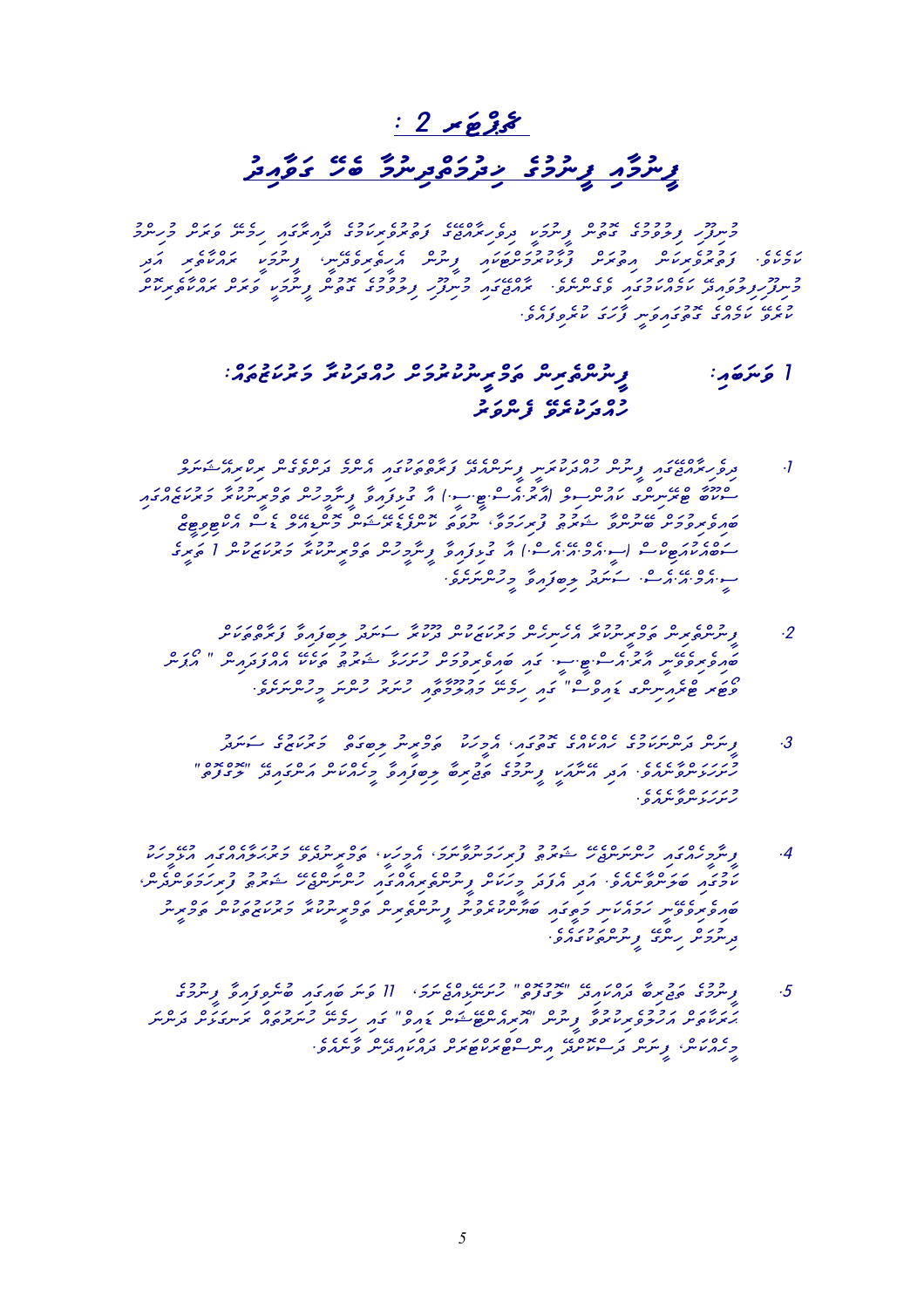### $2e$  culcule chulch culture chung called chu

- $e_{\ell}$ egumunIf caet caetware coetware coetware in die $\ell$ nutoga coetware in die $\ell$  csevwmwn cnutogWdIsun iaWncnutogWdIs ,csogukeaWncnuhIm WnIf ,cnufwzcawvum eguzwkurwm EdctwmudiK ز دوره و دور در ۲۵۵۵۵ و دومان در دوره در در در در دور دور دور در دور در دور در دور در دور در در دور در در دور <br>در ترد در ترس و سرو الارس سرو از در دور در دار در دار در دور در در در تر تر در در در در در در در در در در در د .<br>1986 cael comunic windows coco , coco , coco , coco , coco , coco , coco , coco , coco , coco , coco , coco ,<br>1986 coco , coco , coco , coco , coco , coco , coco , coco , coco , coco , coco , coco , coco , coco , coco , .eveac ulwy 1999 - ecnuty egus and wedi<br>Exectly Expediance We are Exectly Edge Edge Edge
- $\epsilon$  egumunif , waardoo egus coccoo ega ega ego ego ego ego ego ego<br>2. وسروى زندروي در وبر ميريدي و وريع وري تريز فرسر وسير مير ميرسرو، وسروى زندروي در בק בניכונים בנסגבסני כפי כנסגם I בית האבאגל" בכנסים בניסגבו בינושים ובניסג<br>בינושים עיבי בפחוץ בייתבור גייתייתים בין 10 ביית האבאגם "גַּיִיתַכִּב נְבַּתְכִם בִינִאַשְׁיָב .eveaenWvcnWvwmwh "uYurwx egcnufwzcawvum
	- $\begin{array}{llll} \varepsilon_1,\varepsilon_2,\varepsilon_3,\varepsilon_4,\varepsilon_5,\varepsilon_6,\varepsilon_7,\varepsilon_8,\varepsilon_7,\varepsilon_8,\varepsilon_9,\varepsilon_9,\varepsilon_1,\varepsilon_7,\varepsilon_8,\varepsilon_9,\varepsilon_9,\varepsilon_9,\varepsilon_9,\varepsilon_1,\varepsilon_1,\varepsilon_2,\varepsilon_1,\varepsilon_2,\varepsilon_3,\varepsilon_7,\varepsilon_7,\varepsilon_7,\varepsilon_7,\varepsilon_7,\varepsilon_7,\varepsilon_7,\varepsilon_7,\varepsilon_7,\varepsilon_7,\$ پوه که ده وه د درلاه ده ده که وه وه ده وه ده در ه در ده سالان کاربره .<br>تحت از تر در درسری از پرسهای ماه موسوع از این موسر در در در در در در برسوس .exe x 2000 cares - even caeawid ,iaw cawtwa coccos - exection , caeawlwa coccos<br>בחי-יבחח כתפיניינפצת הפיניו חבבניונפאי <sub>ב</sub>נפפ כחי-יביפח : מחבינונפטי
	- $e^{i\alpha}$ egumunif cauzwirwidik egumunif dachturwadik egumunif ,Ikwarwadisun camtch egan eganuhim eganuhim eganuhim eganuhim eganuhim eganuhim eganuhim eganuhim eganuhim eganuhim eganuhim eganuhim eganuhim eganuhim eganuhi , נמסגם הבנסגם נכח נגדם - מגביע כאבד נגדונגם נגדונגם המכמי כמ<br>ממטיספה מפכתצמי כה-ייפהה בקפהם ייקבי הכה-ייפהטת מייתבית בקספתמפכה .evemuarum coccess coccess .<br>Karaka izan izan izan da izan da izan da izan da idazle
	- $\frac{1}{2}$  x call egus cauvum egus caefwrw egumunif caefwrw egumunif caefwrwadik egumunif egumunif egumunif egumunif egumu<br>5 . ما سرح توسرحان توسرحان المراس المراس والمعروف المرحان المرحوف حالي والمسافر والمستعمل والمستعم .<br>ویتر وریریزیر مربوبروس
		- .eccae compose in the composition of composition of component  $\delta$  . even concerned . .<br>בפפיצה נית כרית נית פצידה הכרית נית ליתכיתה נית יישה להנפיצה בית ه و د عدس اس د ماه و د کام و د د و .<br>بولم کشو ما مرکز می مرکز مرکز مرکز و .
			- Eduation 1990 egumundik egumuniko egunuari caetar egunuari egunu<br>Timunif egumun egumunutcae .7 egumunif www.gunung jeung jeung para . eccape . even in word utugwa component , iaw word warman .<br>Ekved , eguzwe University , en eguzwkurwman eguzwa
- cviawD) ulwvWt Eheb WmunIf ,cnehEnWncnef iawgcaednih ejcaevcnunEb cSwkwtctWrwf EhebWmwk egEjcaWr .8 zoe 1000 iawaguku iawaguko edatwa elementuzwa elementuzwa egunudwa egunudwa erustalau<br>zona zwiętanie urwiedzie (ruTcsorra erustalaum erustalaum erusta و ه ر ه و و د د<br>ر سرسربو سرد و ·
	- egumunIf enWlwbWvunWv ukeaWkwairetcnunIf cnehea Wviawfibil udwnws ukwairetcnunIf Wviawfibil udwnws .9 wood conegiaw .evenuegiaw .evenuegiawa wie conegiawa .evenuegiawa .evenuegiawa (ruTcsWind) iritorium .evenuegi .<br>Expedia a Confidence computer way of which will church a word computer computations and in the interval in the<br>Intervalse in the Indian Intervalse computer of the Computations of the computations of the intervalse in th وزر و رهانه و دوربر على و سره و عدده مردور در السابق العدد العداد و حدود العداد العداد العداد العداد العداد ال xoxeo ~o~ooxo<br>خىنومى ترمەسرەسمى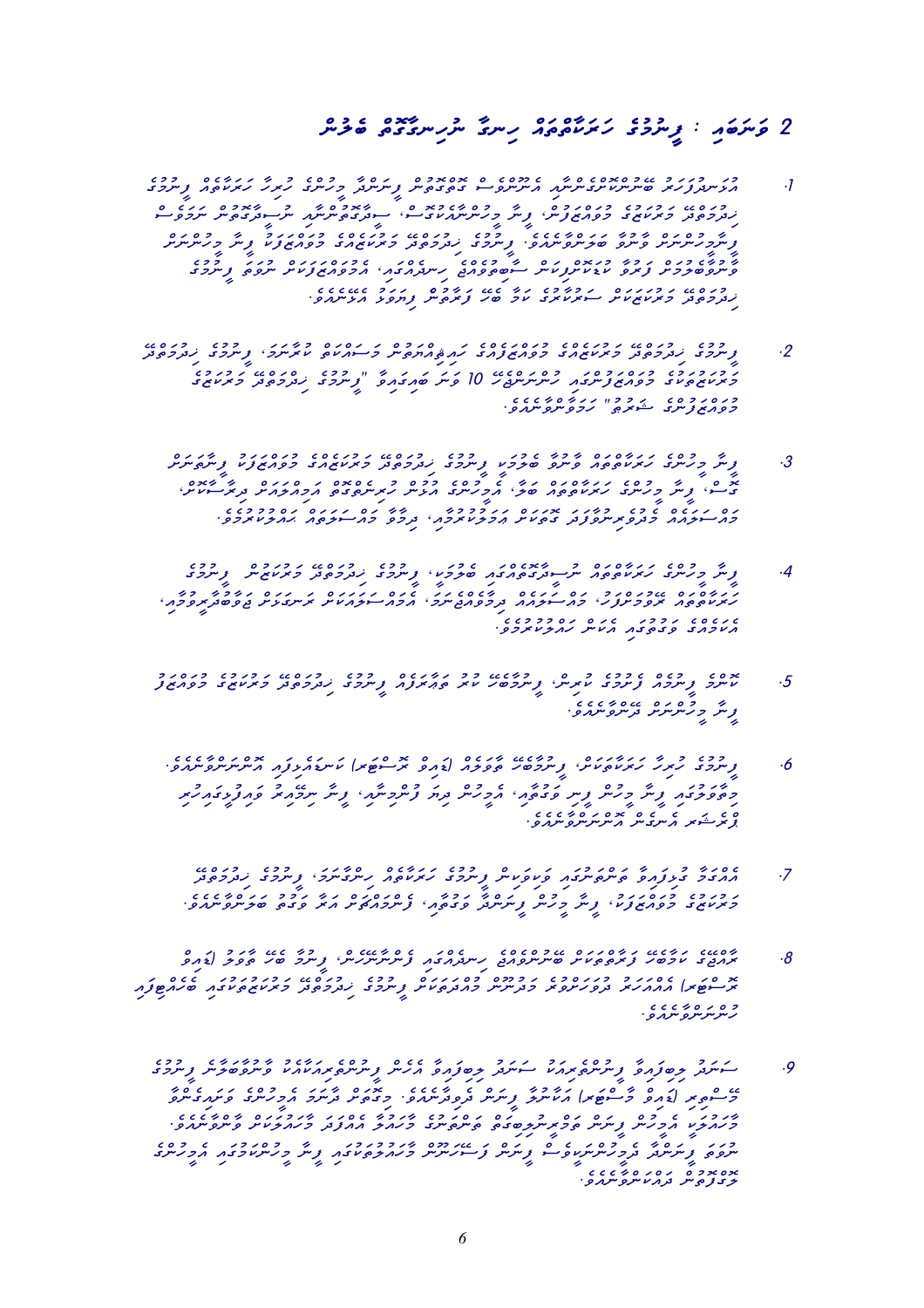cnubwbws egumuvutWfwt uluawhWm egudcawhwrws WdcSwmunIf csevcniretcnunIf Wviawfibil udwnws .10 Investigate , Concepc , Community of the core , Community of the concept of the concept of the concept of the c<br>مرور سرسر کو جو فورو کو از این موسر از سر از سر در سر در سر از سر از سر از سر از سر از سر از سر از سر از این . écology egunus egus egus egus egus egus<br>Ence internudik egus egus egunum egunun

### $3$ وَسَرَعَهِ : كَمَسْ وَسَرَسْ وِسَرْسْ رَحْمَدِنَ وَسَرَىٰ سِنْ

- Inwrukwdcauh cSwmunIf cSwnuf emcnea csevcSwncnuhIm Whiruh WnIf iawgEjcaWr cnutog egumuvulif ihUfinum .1 30 <sub>ج</sub>ڪو ترو.
	- $\frac{1}{2}$  c csc cspiddied (cschivial) computation computation equivulism in the computation of the computation of  $\frac{1}{2}$ و توگر خون و در وور ورود او توگر او در در این است که این است و در این شهر از این شهر است که این شهر است و حضرت<br>کریزگر و کرسوی است و میتوان میتوان که این سه کامل کرد و میتوان میتوان میتوان به است که است که است که است که اس Edect iawa can can converting in the cant in the convertion of the convertion of the convertion of the canted <br>ציינציב נבנדים בני דאיטור בפונג צנייניית ומפשיט בונשבו, ים ציינייני בנייניני .<br>مدرسر الرسو وحده بروه الشرك ومع كرما مع مدرسر الرسو العرض مع سراس و سرهر از آن و دارد و و از دارد و از و دارد و دارد و از و دارد و از و از و سری سرکار در این سرکار در این سرکار<br>و سرهر از سرمایل از و داران در این از این دارد و سرو از سرو بر این مرکز در فران سرکار در این سرکار در این سرکا  $\frac{1}{2}$ eceko chwanganim Wiawanim University concernim wakaza chwangudanim wakaza chwangudnwa c $\frac{1}{2}$ .ecceccae Caea Caea Caeacaea<br>RRG caea Caeza Ragumaka maxomac
- cnun Conuncie conuncies conuncies in which will be conceded to a conceded the conceded to the conceded to the iacia a collegical egumunicae egumunif ,conurutia egumunif ,conurutia egumunif ,conurutia egumunif ,<br>Entre egumunif ,conurutia egumunif ,conurutia egumunif ,conurutia egumunif ,conurutia egumunif ,conurutia egum כדי כם ככנס"ם בפי המודע במיכה נדינם המכנס הממודעים המים במים.<br>בפופעת התכתפתמית תהפיתכי הממודע מכסה צימפית וניטובנפית וניינפי .<br>1999 .<br>1999 . evez avez
	- cnu .ecc conunction .even .even .even .even .even .ere .even .exe .ere .even .ecc .even .even .even .even .eve<br>4. . .even .even .even .even .even .even .even .even .even .even .even .even .even .even .even .even .even .ev حر دو حدود عام وزاده تا از دوره ساموره استاده از دوره از دوره از دوره از دوره از دوره از دوره از دوره از دوره<br>سونترو گرسونزین بر دوسر و ترکومونو کار دوره و تولید از دوسر از دوسر از دوره از دوسر از دوسر از دوسر از دوره از .<br>به شخص موسوع موسوم
- cSwnuf ,InEved cSwnuf eruvcSwrwTIm 20 cSwkwtctWrwf egurwvcnef WSwfcnwnIf Wvwmwh uturwx egumunIf .5 .<br>وسروی رسوبو و صورتوری دره
- (rwTckwrcTcscnia) urudea EdcSokcswd cnwnIf InWvcnEdcSokcswd urwnuh egumunIf cSwnuf .6 cnireticaulif " wynd iawgiawb iawgiawb wynwyddorchung iawgroman egum wynd wynd wynd wynd wynwystwawyiku.<br>מחלק משפית מפותח הממוקד בייתוח מיווח - 1 האינה לחובאה לייתוח המיווח ביותח בייתוח ביותח ביותח ביותח ביותח ביותח נים בכברים החבר בממיד נבנר בסו"ן נודד "סני בנדי "מסמם ממכ"ם ני"ם הם ביתור.<br>הפתיית טובצית "בשתמימים" כממיד המידע בייתוח בית ביתוח וממידעים בים בים ית הפתיית. ه و و و و .<br>تر د سرسرو .
	- cnuSwd egumuleb egcaerwTckwrcTcscnia EdcSokcswd cnwnIf caetWrwf Wvwmwh uYurwx egumunIf .7 cocoup , ביו ביו מוציע 20 כמו 20 כמו 20 כסי כמו 20 המינוע ביום .<br>ציימוב בוקפוריים - וריימור 20 כסיבית פינוע - נועית מוקפית וריימון ציינוע .<br>Even In World was 1999 und Engel and World with even the convention of the convention of the week of the use o<br>Even to what we want to be a straight when the convention of the convention of the war of the convention of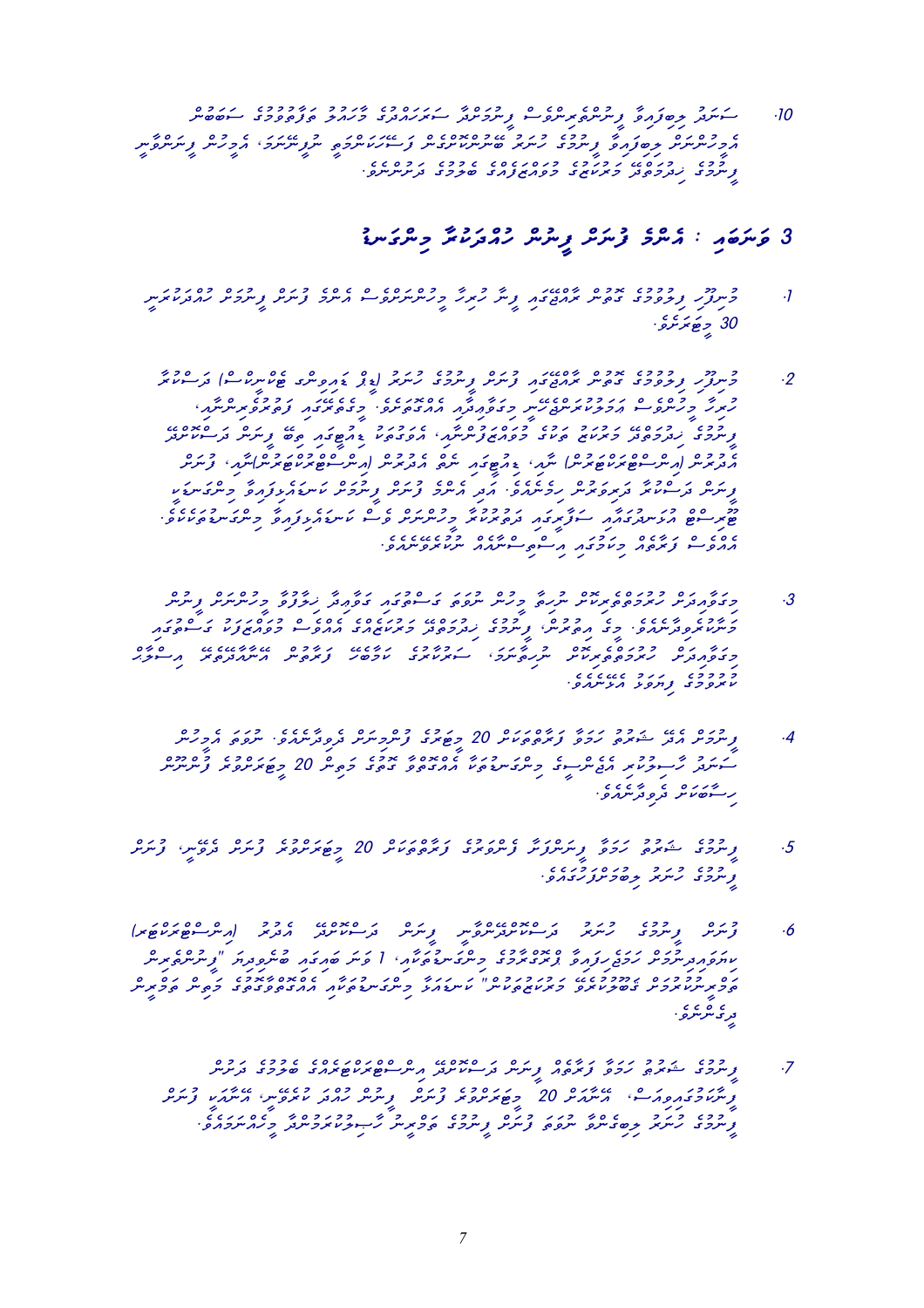uDnwgcnim egumunIf cSwawjwrwd Wvunwhiviawv : iawbwnwv 4 (cnwxETimil cviawD cnwxercpcmokID)

- (cnwxercpcmokID cjETcs On) Everuk cSwawjwrwd EnWvunwhiviawv inwkeawmwh Inwviawfiveruk wdcauh iawgEjcaWr .1 ציבה במודד כבל לא המים המיליד באימי המסגם הנכבד בספי בה<br>ציירופי אופטו, ציירכט מזמים, ניירט אומפטוו ופכמואיינפייג בייקפות הכבוג ס'בב במשתלים במוניק בקודו בסיים במוניק במוניק בקודו בנוסג כסוף.<br>ביטברסיתיות כביס ביובח "ציפואתיותית" וציית בבי בתוכנת בינושמים בפחוץ צייתייתה" chgen es d'oscolegen en de deservance en land en la .<br>בני סיבוד בתופות ועבוד ביותר כי הבקי פהפי מתוכנית ביותר ביותר בה בתוכנית הייתור איית יישוב .<br>בני יימוד בתופות ועבוד ביותר מבקי פהפי מתוכנית במתוכנית מייתור איית יישוב csevcSwncnuhIm Wrukurutwd iawgIrWfws ,iaWawgudnwLua cTcsirUT IkwDnwgcnim egumunIf (cnwxercpcmokID .<br>Inchoron caeaway .even circa .evek .evekee .even www.
- $\zeta$  conunction convergence in Windows in the convergence of  $c$  convergence  $c$  convergence of  $c$ cSokiretchtwaretchtwww.cociretchtwwgim iawgutchtwaretchtwaretchtwaretchtwaretchtw<br>Windowstwaretchtwaretchttwaretchttwaretchttwaretchtwaretchtwaretchtwaretchtwaretchtwaretchttwaretchttwaretchtt .eveaenElea ulkomuusuuruk ulkomuusuuruuruk egusuuruk ulkomuvurus ,www.<br>سرری سرح السور الارساس المسلم السابق العرب المسلوم العروف العرب المسلم العرب المسلم المسلم المسلم المسلم المسل

#### cawdautcawa cowtcawtcawtcawa cowtcawtcawa cowtcawtcawtchwa egumunif egumuntcawtcawtcawtcawtcawtcawtcawtcawtcaw

- cnegiveruk IrcTcsijwr iawgcmwzirUT cfoa IrcTcsinim Ikwkwtuzwkurwm Whiruh EdctwmudiK egumunIf .1 cacca coamtcawtcaetog widiawanifilmusika coamtcalauh udiawala<br>Language Windows identity identity widiawanifilm .<br>برنگری کردن کار و مورس
- $e^{i\alpha_1}e^{i\alpha_2}e^{i\alpha_3}e^{i\alpha_4}e^{i\alpha_5}e^{i\alpha_6}e^{i\alpha_7}e^{i\alpha_8}e^{i\alpha_9}e^{i\alpha_9}e^{i\alpha_9}e^{i\alpha_9}e^{i\alpha_9}e^{i\alpha_9}e^{i\alpha_9}e^{i\alpha_9}e^{i\alpha_9}e^{i\alpha_9}e^{i\alpha_9}e^{i\alpha_9}e^{i\alpha_9}e^{i\alpha_9}e^{i\alpha_9}e^{i\alpha_9}e^{i\alpha_9}e^{i\alpha_9}e^{i\alpha_9}e^{i$ ilcauk .ecoaen .even .even in 1000 in 1000 in 1000 caene en caene iawgcaednih ega<br>ביתונו, וניא הביתפון בקפורה נייטנוניזניו ובקמיניית לקייטו מפלון וניתיטיקפייטופי יווק .eccho cartcawtca wie iawana wowana wywana iawangukulwa iawana iawazawyo iawazawyca wa iawa iamazawa iawa iama<br>Legenda iawatchwa iawatchwa iawana iawazawa iawazawa iawazawyo iawazawyo iawazawyo iawazawa iawazawa iawazawa
	- .ctogenWdOh WnEa wmwn ejcailcaeg ukwairetcnunIf (h)
		- .com اس استخرار استرکز کاربرد.<br>اسمان مسلم مدیر کاربرد کرد.
	- .ctog WviawfivEr cSwmuaidcneg cSwkwzwkurwm EdWvurwf IHcaIs WviawgIriawk emcnea (n)
	- $\left| \begin{matrix} \alpha & \beta & \beta \\ \gamma & \beta & \gamma \end{matrix} \right.$ .<br>ەبىرە بىرىس<sup>.</sup>
- cawtcawtcawtcawtcaw caeawlumuvwa caeawlumuvwa caeawlauk caeaw<br>3. Ence Geuzewy Eden Eden Ence une en-eenn Electworwen cnit a secondaea in idwa caea iawa in idwa secondae<br>Urrageae .html .even in idwa come .html .html .html .html .html .html .html .html .html .html .html .html .htm .<br>وو د سروس وسرو
- csevukwhwvud emcnok cSwtogWlufua Wmcniz cnegevulWvwh Wzwkurwmea ,iawguzwkurwm EdctwmudiK egumunIf .4 ו כנבוד בסוג כל השים המודעו בסוגס ובכני היו היו בסוג בסוג בסוג<br>באנטא בו ריינייק ברט (סייין בשיון באינציה רייקייקפיינוגפי באנטא ופבפ ריינייק כנסנכים כם מנגסנג ומינונסים בים בנסננכן ב-2000 במסיס מים בבית)<br>בפחות ייתם הבים הבים אמינוני מנים ונים בפחות בפחות בנ .eveaenWvcnwlufua Wmcniz evulWvwh Wzwkurwm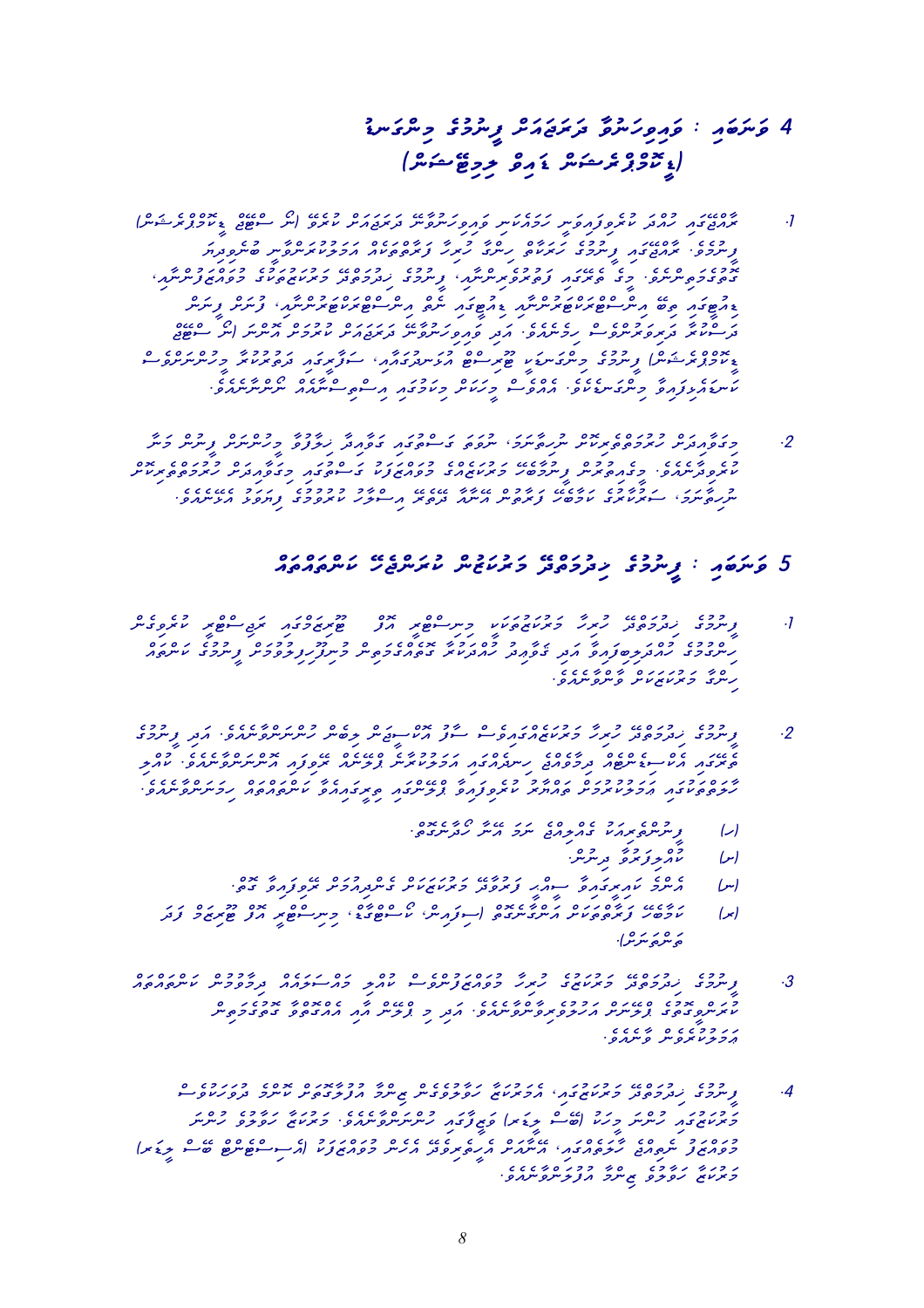- , כל ההי בברכב ביני במשל ספר המיניק בנס הבספרי היו הסלי לומיק.<br>5 ציינב שי בזמוז היו ציינבשי זינו, ניינביינבי ציינבית שיניינמוקיות ומיתביינס בייקוד .eccaecul iawancusum iawach iawancusum caezukurwancusum caezukurukchurukchurukchurukchurukchurukchurukchurukch<br>הפעפי הקהוד קפי הההי עותם התייע ומינע ומינעית הכזע ומינע המיניינים ימהם
- .ecceaen caenwanchoa caetcal caeTchaukurwmea xoronoa caenwanchoa ,iawguzwkurwmea ,iawguzwkurwmea ,iawguzwakurw<br>6. . .exceaen ,iawguzwkurwmea ,iawguzwkurwmea ,iawguzwkurwww .<br>הבני משיפשיבה וסופ בפיקוד בין יישוב במשלך במשיר הייטיינים ייטופ

#### itekwt WrukcnunEb iawgukwtuzwkurwm EdctwmudiK egumunIf : iawbwnwv 6

- cSwawmwhiruf InWvcnwrukUd cSwncniretcnunIf cSokcnunEb cSwmunIf cnukwtuzwkurwm EdctwmudiK egumunIf .1 .<br>.<br>صور مرد جوح سری سربر میں مرکز و
- . צור המוני המוני ביני המוני המוני המוני המוני המוני המוני המוני המוני המוני המוני המוני המוני המוני המוני המו<br>2. נייתריות שיניות מוני ביני הקייר במוני המוני המוני המוני המוני המוני המוני המוני המוני המוני המוני המוני המו .<br>even in 1970 in 1970 is de 1980 in 1980 in 1980 is de 1980 in 1980 in 1980 in 1980 in 1980 in 1980 in 1980 in
- $\mathcal{E}^{1,0}_{\mathcal{A}}$  (IS.Is.Is.Ib , cosiawvid cosiawvid cosiawvid in Elufua iample .3) ctuble elufua iamgunef .3 idcae see itekwame itekwalauh egumunif waa see col sisa col daan egu (مسروسر من المروسين من المروسين المروسين التي تسمية المروسين المسروح .<br>مسروسر من المروسين المروسين المروسين المروسين المروسين المروسين المسروح المروسين egutogaea Woodcaea Caea Woodcaea Woodcae<br>Swmutcae Ka egutogaekeleb coninutionum itelwa .even .<br>Egu have derhauerea
- iawgukwtcnunIf WnIf cSwmuvulif ihUfinum Ikwkwt (urwTEluaiger) ctWlWa WrukcnunEb cnWlWvEniawgIDwa .4 idwa .eveaenWvcnwdOh cninufcnuk idcaefua itekwtea wdcauh egumwkitekwt WvcnegISwkea cSwmurukcnunEb cccoc itekwacie itelu itelien iteliening itekwali<br>Uritymegutog Konitag wordog Novo <mark>geling</mark>nuko
- ctWlWa enwa enward iawa iamgulwa iawa iawa iawa iawa iawa.<br>5- הייקבטית טהוקה בניות היישוב המצה השפתח שנקיבה שיקיינטומית הקים. cnuz conuzwi en en list itelien en de la de la de la de la de la de la de la de la de la de la de la de la de<br>|התפתחים החזק ----| ההן ניית נייתה פבים סיפית הניום, נייתכיב נבקפים, כזונות .ecc 40 1 0 0 0 0<br>توصير كبربيربيروس

## Tene i curso component component component in the component in the component of the component of the component<br>The component is in the component of the component of the component of the component of the component of the c ن د ه د د مر د د پا

- cnum itekwat waa in 1999 itekwat waa in 1999 is not de genuhim .<br>It is egumunif waa in de gumusik in de genus in 1999 is egumusik in 1999 in 1999 in 1999 is egenus in 1999 is .<br>o n n o
	- .<br>(ر) دموځو اد ۱۹۵۳ کورمنو استرمنوا، زومبرد تورمومبر اومرث)
- ctWlWa WrukcnunEb cnWlWvEn iawgiDwa Evelukea (cjOg rwxercp) rwTIm Wlwbiawv Evedcneg cSwyiDwa (S) cuiTEnurum cha enwaren circuit iawa control iawa control iawa control in control in control in control in cont<br>|תבחיב פיזה| ההיא הגיבה ייתוניברית וסגיב בה וסייתית מיקום | היקסיית פיני .<br>د دېم سرچيسترل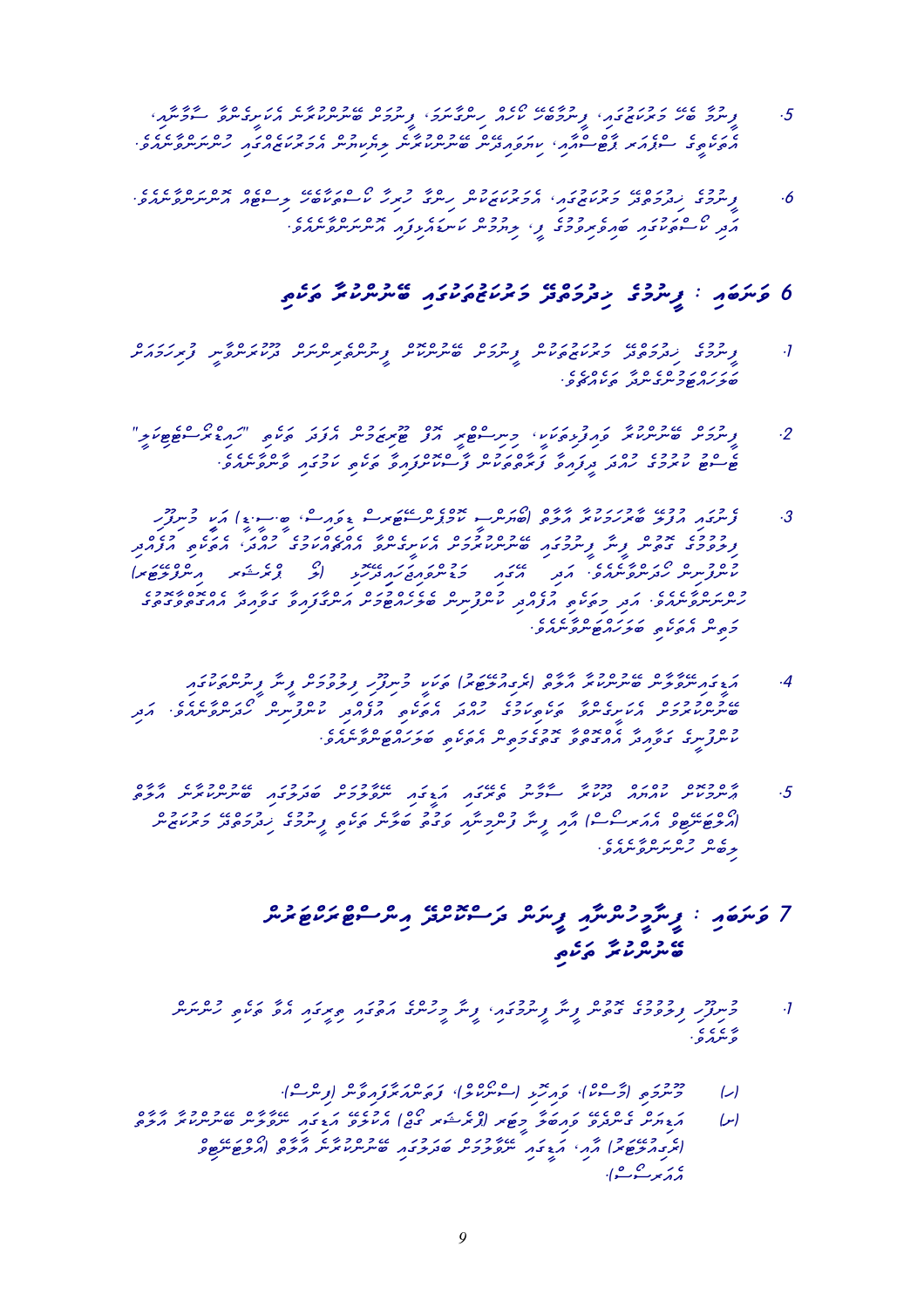- ,Ecco ( rwTElchia rumAl) in Telchia rwTElchia rwTElchia rwTElchia rwTElchia<br>| in Month in Month in Month in Month in Month in the contact in Index .(cTcsev) cTekej wncnuh (.ID.Is.Ib ,csiawviD rwTEscnwpcmok IscnwyOb)
	- . دوره از وه و دروه دروه به ده.<br>|بو| نوی ویژگو و مرد مرکز موسیق
- $\ell$  c c c c c cs c cs wronegive rote x cserc control control control using  $\vert \omega \vert$  $.$ eve $.$ 
	- cSwCcawmcnef iawgEretegEa .itekwt enEd caetWrWxia egumwkea ,wmwnejcaevWmid caetwlWh ilcauk (L) ה זמנים כם הן זם הן כם זמנים הן הן בס שכפם הן כם בנים.<br>הזמנים מינייק מהיה צהר, מיני (היינדקופסיק ייהודקנייה סקייק) הבק .<br>تأموی سوچ اپر کریموس

.eccaen ises in 1997 in 1998 in 1998 in 1998 in 1998 in 1998 in 1998 in 1998 in 1998 in 1998 in 1998 in 1998 i<br>Egypt in 1998 in 1998 in 1998 in 1998 in 1998 in 1998 in 1998 in 1998 in 1998 in 1998 in 1998 in 1999 in 1999

- .itekwt enEdcaetWrWxia uDnwgEr iaWCOT WrukcnunEb iawgIDwaunef (k)
- caeaob WrukwgwhWfwdwfElcaid cnumuLea ilwa ,cSwtogEgnea cawCcawm WmidELua ecnurwviawD (a)

ianggutwa romAli cokcania Eduardia Eduardia Eduardia Eduardia Eduardia Eduardia Eduardia Eduardia Eduardia egi<br>2 ב הפיצייקט צייק פרייקייקיקי פייקופ שיצייק רייקייקי צייקייק בקייק בקייק בקייק בקייק בקייק בקייק בקייק בקייק ב  $e$ eccho iso $e$ eccho iso $e$ 

.itekwa coswiesia coswiesiawa cochoczae w cochoczae w caetwiawa caetwiawy in wystania w caetwlwa iawkowa iawka<br>| enwormanej caetwiawka iawkowana iawkaza iawkowa iawkowa iawkowa caetwa iawkaza iawkaza iawkaza iawkaza iawk

#### $\delta$  פֿינפֿן  $\mu$  ביינכני שינינער העינינ

- $\ell_{\rm v}$  egonic egoniz ega iawazwa iawazwa iawazwa iawazwa iawazwa iamazwa iamazwa wrukc $\ell_{\rm v}$  , ega iawazwa wrukc $\ell_{\rm v}$  egumuni $\ell_{\rm v}$  egu $\ell_{\rm v}$  egu $\ell_{\rm v}$  egu $\ell_{\rm v}$  egu $\ell_{\rm v}$  egu $\ell_{\rm v}$  egu $\ell_{\rm v$ .<br>cccoc
- WnIf IkwncnuhImea idwa .eveaenWvcnebit cnirevuLwf 3 cnegevudwm wmwncaednwLua WrukcnunEb iawgumunIf .2 Ebit cosmic conevedectoa conevedeviretihea cometa conevedeviret in Imerica cometa , ia New York eggnuhimea ,ia<br>Egenera – Alexander eggnuhimea ,iawsweizelbea ,iawsweizelbea ,iawsweizelbea ,iawsweizelbea ,iawsweizelbea ,iaw .eveaenWvcnWv iawgumwkcaeawb
- Whiruh ,uriaWdcnumwgnih cawtctWkwrwh egumunIf ,wmwncaednwLua Wvcaud cnukwzwkurwm EdctwmudiK egumunIf .3 ק"ב מיק" מיק" בין המספר כי כיק" מיישב בין כי כיק" בין המייחס.<br>המספר ברים מייש מייש מייש מיישב בייתי מיום בין משיב ביטיית מיום בין היום מייחס. .eveaenWvcneLug cnudnwLua cSwzwkurwm EdctwmudiK egumunIf
- cSwmuawneg caelwdwb enWdihejcnwncneg cSwrutwd ,iaWSwrutwd WdcnwnIf ,iawgudnwLua WrukcnunEb iawgumunIf .4 .<br>صرحو وبر رسر سر موسر و .<br>صر سرو و بر رسر سر سر سر و .
	- Ehejcnwruk cSwmuawneg Wrubnwa cnuhIm WnIf ,wmwnejcaevcsOg cnusUm cSokinwv iawgIDwaudUm cnuhImWnIf .5 .<br>מית המינות המינוך ב- ככם מיתיית מית בעיר היית ייתוק ייתר כ
	- c) , ובכן כאת כיכום מוכנים ,ככן כם נכשו שביתו אבני נוס בנים .<br>6 . הבית פחתיקאת תייחסת סיימתפ חבית בנים, וחתיקדופים הכייתו אני הפית תייחסת enew CS conia cock can college conial de conia<br>שיתית 1946 , ציית במי שיתיית מוצק וקודון ומונית וב-מונית ומפתח שיתיית מונית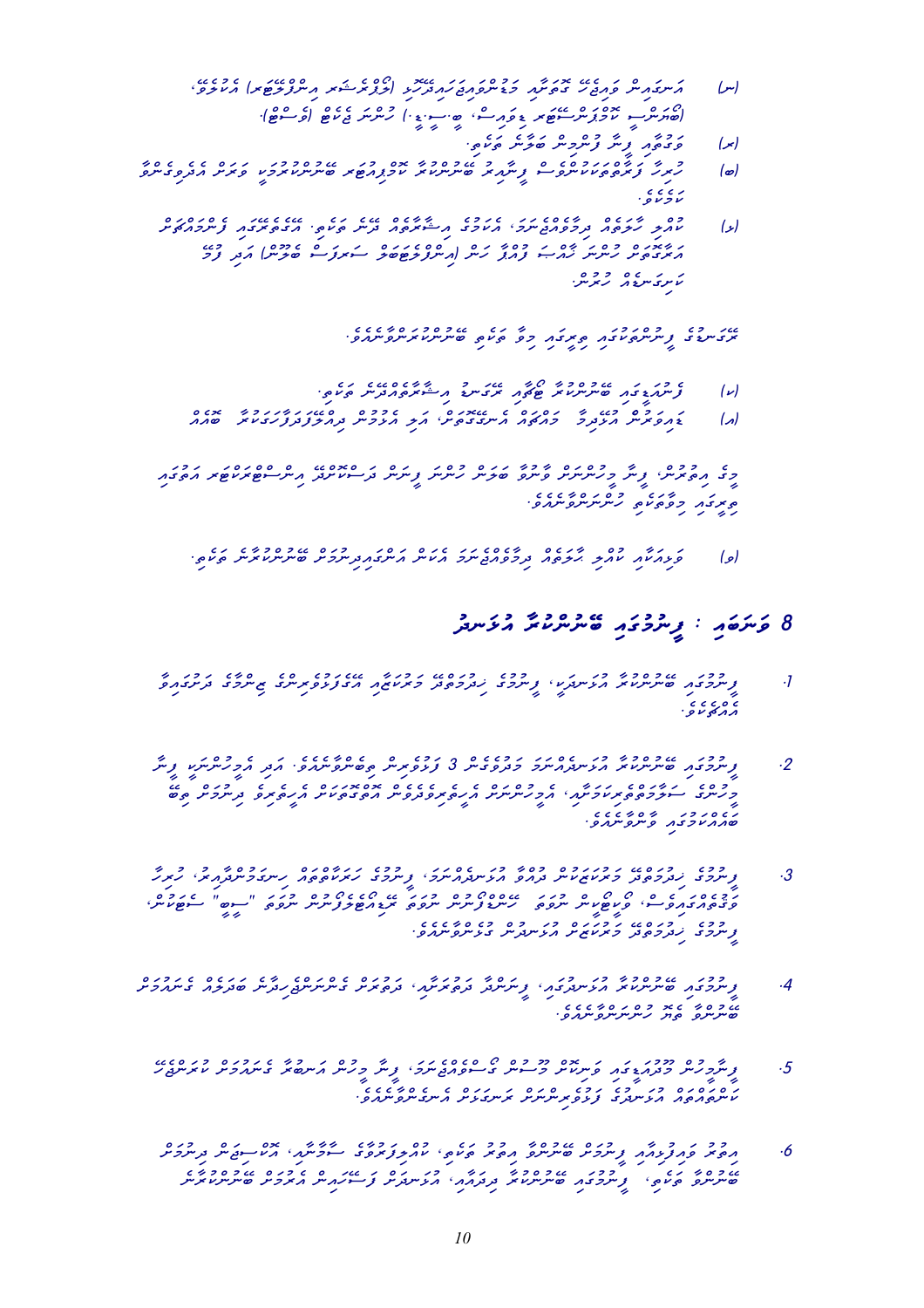.ecc beicn Elen egus caelca egus egus egus egus<br>Savava egunum eguswarwar egunudik zancenye urwei

- cnwncnef cSwLwgnwr wdid WrukcnunEb utugwv WnIf ,cseviawgcaetugwv Whiruh ELua iawgIDwaunef cnuhImWnIf .7 .eccape - even conumurea conumurea conumurea conumurea conumurea .<br>Comunication .even and .even in the .even in the .even .even .even .even .even .even .even .even .even .even .
	- caea (cTiawlcCrWs) itcawb WrukcnunEb cSwmuvunof ilwawdwg iawgukwturutwd WrukcSwmunIf uDnwgEr .8 .eveaenWv cnwncnuh cSwtog EverukcnunEb iawgudnwLua

#### cawtcawtcawtcawtcawruk cowolog egumwakan.<br>9 gwelet izani cawr iawwegod in district

- $\sim$  2004 indicate in the care of care complete community in the contraction or  $\sim$  1. complete community is the community community of  $\sim$  1. community community community community community community community commu כת הרי בר הנכ"ד בס בינים מינים המינים הנכנס הסנ"ד במינים.<br>צבאה הרי האיכאמית מכזה בקפקים התיכול המיני צחפופים היינים המינים המינים .eccae iaw 10000 in Caes in Education Iscoe iaware egumunity , content de content de content de content de con<br>|ارکزیری سرب بر کردن از کرد و در استراکزیر و بر مورد مربع در صورت در این کلیده از این کلیده از این کلیده از ای
	- $e$ egumundik egumunIf caefwrwadik egumunif caefwrwadik comunity .<br>2. المحمد مسرح توسر والمرحوب المحمد والمستحمد المسرح والمستخدم والمستخدم المحمد والمستخدم والمستخدم المحمد وال .<br>בנסגם בניינס ביני הפגיבנציה היו המינוח של ציפגופ איינד בייני בנסייל<br>בפגם בניינס יטמפ הפגיבנציה היו היו היו המינוח של ציפגופימה ואיינד בייניו בנסייל , د الموسى , المستوفر و د و المستخدم العداد المستخدم و د المستخدم ، المستخدم ، المستخدم المستخدم المستخدم ، ال<br>و المستخدم ، المستخدم المستخدم المستخدم المستخدم ، والمستخدم ، المستخدم ، المستخدم ، المستخدم المستخدم ، المست .<br>وکار است و ده دارد است و ده در دورو و از ده و ماده و است.<br>ما پرونووترس سرپر مانوند های دورو و اندوسرو سرو
	- cnwlcSokuDwm cSwTinim 3 cnutog egumwkiretctwmWlws iawgunimcnuf rwTIm 5 ,cnumumin caemunIf emcnok .3 eruvc "revucs" - room politics politics - room - revuced - elecco<br>בתיימת כדום מתוכית צימת מיתכתיות . פייתט וצמיילים מיתייתיות כיום - של היתפות , موجود و آر با دران و آر آر آر و آر شهر و موجود و موجود از این موجود از این موضوع از این موضوع از این موضوع ا<br>در سرسر و سرو بر مانده و از این کوچیم سرو از این موضوع از این موضوع از این موضوع از این موضوع از این موضوع از .evel edea Ichinegivedea Ilinim 1997 iswedea Iswedea Iswedea Ichinegi<br><mark>-</mark>eceptivedea Ichinegivedea Egumweistlichweistlichweist
- $\beta$ , ccook Iscook Isc $\alpha$  is converse in the conversion in the intervals in the intervals in the intervals of  $\alpha$ . .evekemwk urUbujwm IkwmurukcnunEb (.ID.Is.Ib
	- .eveaenWvun cnegiverukwdcauh iawgcaetwlWh csevcaea cSwmuaidcnwnIf inwkea ukwairetcnunIf .5
- WnIf cnutog egumuvulif ihUfinum inwkeawmwh Inwveaiawfiveruk cnWywb "cnunIf" iawgudiaWvwg im .6 cnegiLug iaWkwtctwkcawswm cnehinehea ,iaWSwkwtcnunEb egcniawfis ,iaWncnutog egIrWfwyiv .eveSwkwtcnunIf .<br>ونتر وسرمره برنتره سنوسيون والمستوري الموسر الأرسوب المستورية المستورية والمستورية والمستورية والمستورية والمس
- iawgukwtctwlWh ejcaihejcnEd cnwjisckoa cnufwzcawvum Whiruh Wrukctwkcawswm iawgutWkwrwh egumunIf .7 , וככשה מבוה כ"ככה מכככה מכנס עם כ"ס מסימים ע"כה הנוגע הסנגב"<br>הכביו מיטבים כנו הגיבפינו וימפכב ביםיות וםכמיות המבוכנת וכנסביות הגמנו ההגנגמ" .ecves enverweden conucle conditions of the condition of the condition of the control of the control of the co
	- $\begin{array}{llllll} \hbox{c}} & \hbox{c} & \hbox{c} & \hbox{c} & \hbox{c} & \hbox{c} & \hbox{c} & \hbox{c} & \hbox{c} & \hbox{c} & \hbox{c} & \hbox{c} & \hbox{c} & \hbox{c} & \hbox{c} & \hbox{c} & \hbox{c} & \hbox{c} & \hbox{c} & \hbox{c} & \hbox{c} & \hbox{c} & \hbox{c} & \hbox{c} & \hbox{c} & \hbox{c} & \hbox{c} & \hbox{c} & \hbox{c} & \hbox{c} &$ .<br>Eugene comunication comunication comunication comunication ,<br>Eugene comunication comunication comunication comunication comunication comunication comunication comunication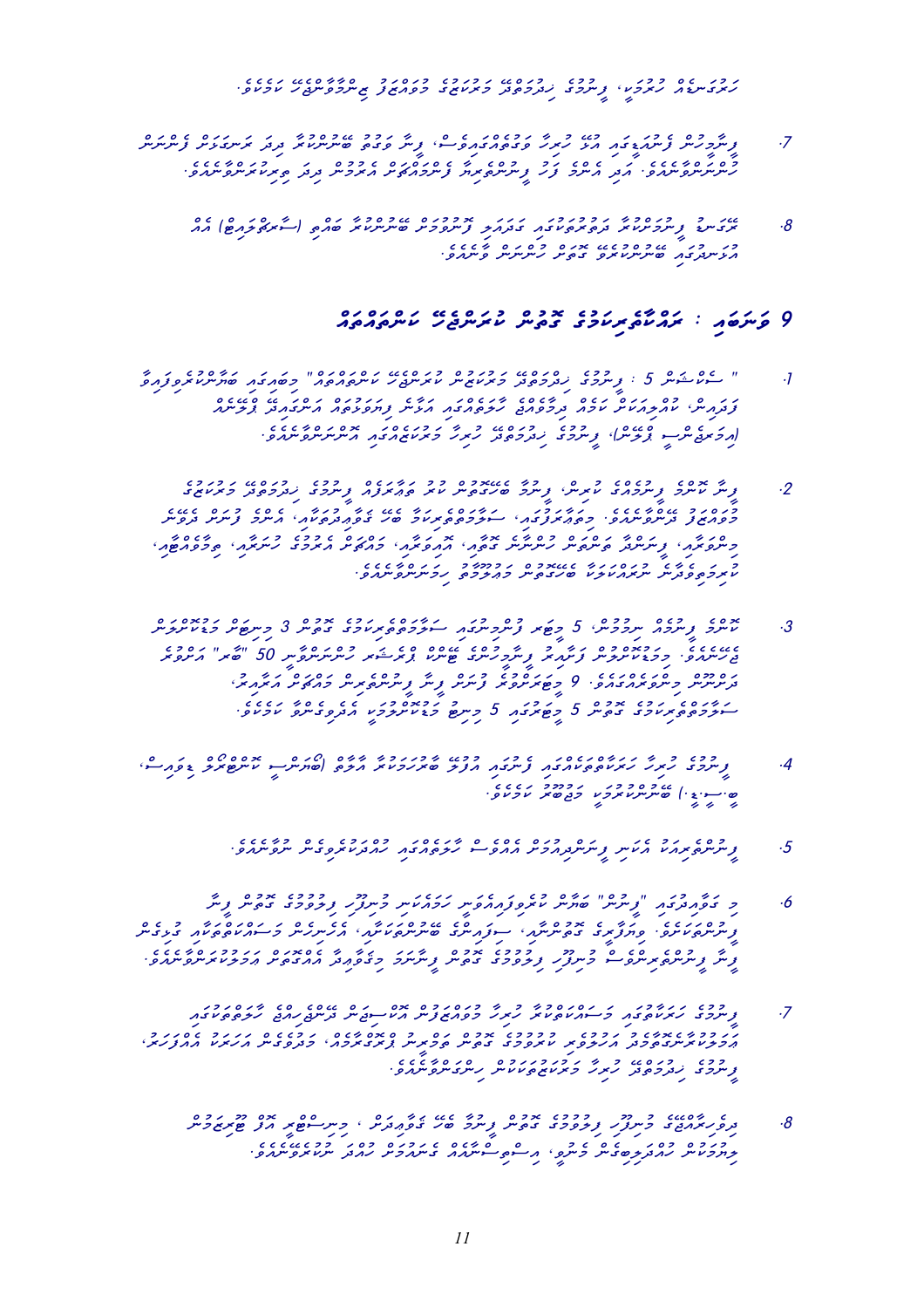# الوسك بيست وروده ومركزه ورود ورود ويكرم

- IkwhIm WviretctWkwrwh cSokcsia iawgukwtctWkwrwh egumunIf ,iaWSwmuleb WvunWv cSwtctWkwrwh Eheb WmunIf .1 .evea (2003) والإدارة المحمد المستخدمات المحمد المحمد والمحمد والمحمد المحمد والمحمد المحمد والمحمد والمحمد والمحمد والمحمد والمحمد والمحمد والمحمد والمحمد والمحمد والمحمد والمحمد والمحمد والمحمد والمحمد والمحمد والمحمد iaWkwtuDwgcnim .Is.IT.csea.urWa wtwvun cSwkwairetcnunIf (.csea.Ea.cmea.Is) egIrwt 4 ,wtwvun ,iawaa kamaan egunu egumurukci .even caehim iawa caehim caehim .even caehim iawa .even caehim egun caehim egun<br>ממפינים צממ מם כממשכבת "פינוסיימפ" ממנהבת כ-ממים שינכם ממנהמי" ITilibian clawna , idwa .eccaetiyca .even .evelaetiyca .evelaetiyca .evelaetiycawrihevid iawgchwa .evelaetiyca<br>Siyasanwa militariisanwa .even .even .even .even .even .even .evelaetiycawrihevid .even .even .even .even .eve  $\int_{\mathcal{A}} \frac{1}{\sqrt{2\pi}} \frac{1}{\sqrt{2\pi}} \frac{1}{\sqrt{2\pi}} \frac{1}{\sqrt{2\pi}} \frac{1}{\sqrt{2\pi}} \frac{1}{\sqrt{2\pi}} \frac{1}{\sqrt{2\pi}} \frac{1}{\sqrt{2\pi}} \frac{1}{\sqrt{2\pi}} \frac{1}{\sqrt{2\pi}} \frac{1}{\sqrt{2\pi}} \frac{1}{\sqrt{2\pi}} \frac{1}{\sqrt{2\pi}} \frac{1}{\sqrt{2\pi}} \frac{1}{\sqrt{2\pi}} \frac{1}{\sqrt{2\pi}} \frac{1}{\sqrt{2\pi}} \frac{1}{\sqrt$ כן כנס כרשוט מבני המספר בס בסיבן כס כריבה בין המספר בנים ס<br>פתפ ממית צימפת טפויק (גיטייתציונייטיק ומסמן) ומית וכבמו וקבוזה המיתיית והמיתיים .<br>د سرسرسو سرد و
- egumunIf inwkeawmwh InWvcnwgcnih cawtcnwk egumunid cTekifcTes cSwncniretcnunIf iaWkwtunIrcmwt Whiruh .2 egudia condia condia condia condia condia condia condia .evence .evence .evence<br>د ترجم [ورقم دسر سویوبرایویو] استر سوی است و موسوع در در دو تروم مورد در اور در د Col CcleDccsclic comeTclics comeTcheRccol eguinogcaea egunulif comeTclical egunulif comeTclic egunulif comeTcl .<br>تروه پر دوی می موجد شرکة موضوع برا صوم صدر مدرو
	- eguku wandan iawkutchwa ctuduri iawkutchwa chawangi iawkutchwa chawswa chwedia<br>Swistowyca występująca występująca występująca międzie iawko występującany ככם שכט פי המינודים ובני "סוש מינודים" ו.<br>הפמיני המינודים ויי ייתפם. "יים מיכודים א" ויי הכי היו יי ון ייתפם כה ההפמי udwnws egumwk urwTckwrcTcscnia cnitwmegutogWvctogcaea WkwtuDnwgcnim eg.Is.IT.csea.urWa שבם הם שישים במודעות במודע במודע ברכבי של הברים ביותר ביותר וברים .<br>הייתיית פיימה פיי הבה היית מתפה בקייקפית והתממוד ומיית שיית ביותר ובקייקטולי ea idwa .eveaenWvcnWv iawgumwkcaehIm WviretctWkwrwh iawgumunidiawvwyik cnegiLug WkwaIscnejea WiawieDiaWiawa Wakazanim Wiawiawia czaści czas wystrzenia<br>Konstanty wrukurwych wyniawsza konstanty wystrzenia .eveaenWvcnwrukulwmwA itencaefWliK csevcaea cSwtogcaea
- iaWzwkurwm egumunIf wtwvun (urwDIl csEb) ctWrwfcsia wncnuhevulWvwH iaWkwtctWkwrwH eguzwkurwm egumunIf .4  $\frac{c_1}{c_2}\frac{c_2}{c_1}\frac{c_3}{c_2}\frac{c_4}{c_3}\frac{c_5}{c_4}\frac{c_6}{c_5}\frac{c_6}{c_6}\frac{c_7}{c_7}\frac{c_8}{c_8}\frac{c_9}{c_9}\frac{c_9}{c_9}\frac{c_9}{c_9}\frac{c_9}{c_9}\frac{c_9}{c_9}\frac{c_9}{c_9}\frac{c_9}{c_9}\frac{c_9}{c_9}\frac{c_9}{c_9}\frac{c_9}{c_9}\frac{c_9}{c_9}\frac{c_9}{c_9}\frac{c_9}{c_$ .eveaenWvcnWv cSwkwa (rwTckwrcTcscnia) urudea EdcSokcswd cnwnIf IkwaWnEa ,wmwnWrukctwkcawswm

# $\vert \hat{\mathcal{E}}_{\alpha}^{(c)} \rangle$  إ $\alpha$  أ $\alpha$  من السياس التي يسترجع من السياس التي تركز التي يدفع السياس التي يدفع السياس التي يدفع السياس التي يدفع السياس التي يدفع السياس التي يدفع السياس التي يدفع السياس التي يدفع السياس التي يد

- iawgumwkcaehImctoa caehWf Itwm eruvcSwaea wtwvun Wviawfibil udwnws Wvwmwhuturwx egumunIf IkwhIm WnIf .1 وترے، 30 ترکیم و سرتر وقت کے معامل میں اس اور اس اور اس اور دی در دی در دی در دی .<br>وبیروم و شرکه شرکت مردوم بر برود و دوس و شرکت از دمس از استفاده از دو .<br>و مرمرو مرد و .
- $\frac{1}{2}$ ikwa iamagunef walit Iaea .evenUn caen egumusuruk irevuluhuvuru irevuluhuvuru c $\frac{1}{2}$  . על 1000 و של 1000 - 3000 מוקדם ומשל המוקדם ומוקדם ומוקדם המוקדם ומוקדם ומוקדם .<br>כמוקדם הן קובת ביותר וקובת במון קובת באודמות קובקבים ומקדם ומוקדם ומוקדם ומוקדם cSwmulWvEn iawgIDwa ,iaWmurukufWs (ckcsWm) itwmunUm ,iawgEretegIm .eveaenEved utwBuruf cSwmutwgened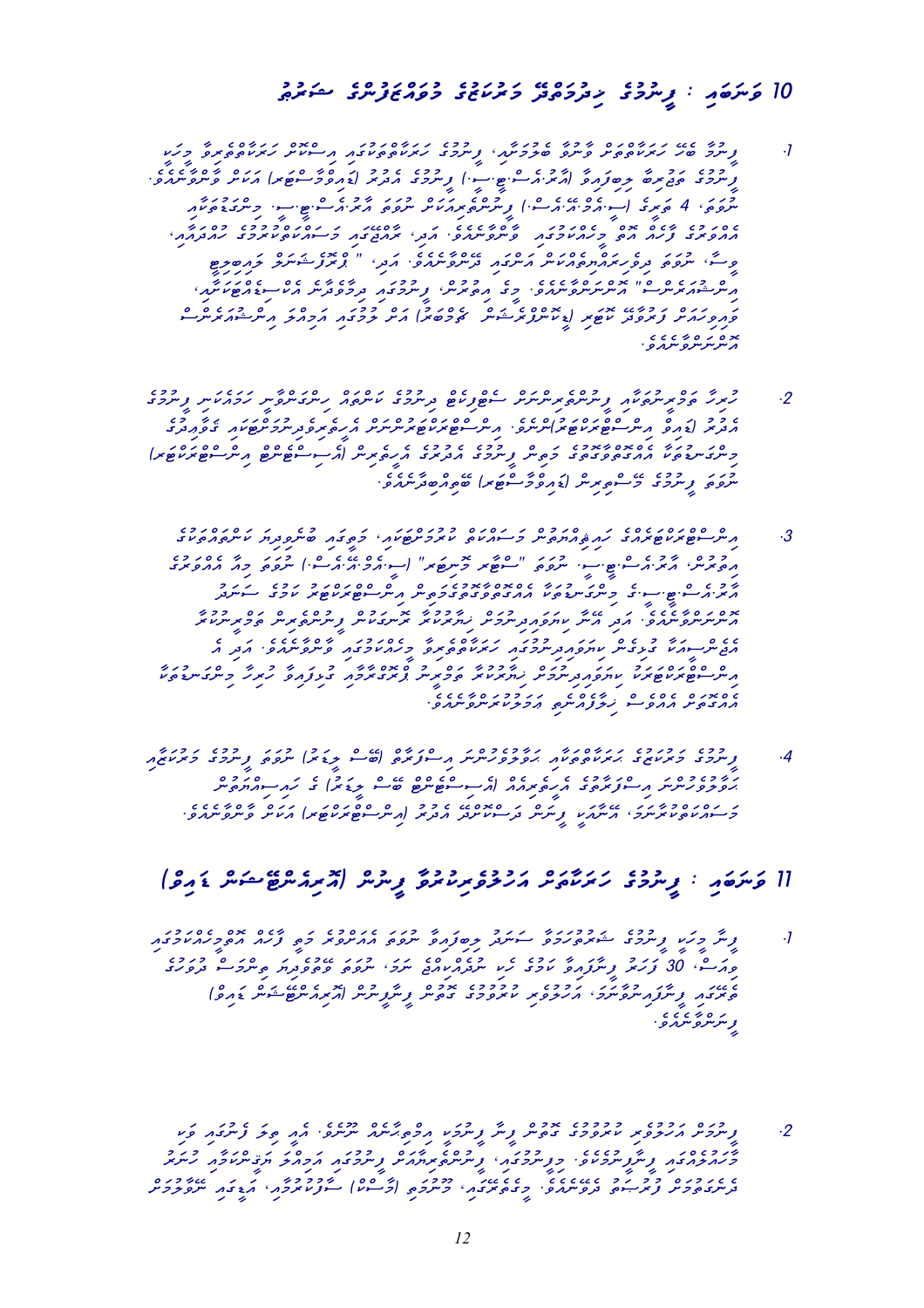clwrcTuain) iaWmurukwmwh urWbElufua iawgunef ,iaWmudOh wmwnejcaiTcaen (rwTEluaiger) ctWlWa WrukcnunEb enWrukcnunEb iawgulwdwb cSwmulWvEn iawgIDwa ,iaWmuyid cSwyiDwa ,iaWmurea cSwCcawm ,(clOrcTcnok IscnwyOb .<br>مرده انگوی میتوان و ماه میتوان و میتوان و میتوان و تاکی با در میتوان

#### $w_2$  :  $z_2$  :  $z_3$

: www.componweardoccomedia component component component component component component call in the component component component component component component component component component component component component c

- .eves swamuruk con and content concess in the content of the concess of the concess in the concess in the conce
	- $\mu_1$ u goniviawD ,iawa ganiviawa ganiviawa gchiviawa egumunikiawa egumunikiawa egumunikiawa egumunikiawa egumunikiawa egumunikiawa egumunikiawa egumunikiawa egumunikiawa egumunikiawa egumunikiawa egumunikiawa egumunikia csevcnUnim EdctwmcdiK egumunIf iawgEjcaWrihevid iawkwTcSwmunid ctwmcdiK cSwncnuTcsirUT ر بره در در در در بالا<br>قریمره جری سرو

 caeawb WrukcnunEb cnukwtWycaiAcmwj ImWvugwaclwniawb EhebWmunIf WviawfiverukctWrWxia iawgudiAWvwqim Inwvea iawgIrit  $e$  . even usual uruk "conware"  $\frac{e}{2}$ 

- cs<br>کرده کشور کوچرک کشور کو کوچرک میں مرکز دو گرو گرم کوچرک کا مرکز کا مرکز کا مرکز کا مرکز کا مرکز کا مرکز کا مرکز<br>کوچرک دو کرد کشورکو کوچرک کوچرک کوچرک کا مرکز کا مرکز کا مرکز کا مرکز کا مرکز کا مرکز کا مرکز کا مرکز کا م حكم يوجه المركز و المركز و المركز و المركز و المركز و المركز و المركز و المركز و المركز و المركز و المركز و ال<br>المركز و المركز و المركز و المركز و المركز و المركز و المركز و المركز و المركز و المركز و المركز و المركز و ال  $c_0$  cliscopus gradua gcnine  $\frac{1}{2}$ 
	- cos de control control control control control control control control control control control control chiam c<br>The chiam control control control control chiam control chiam control control control chiam control chiam cont
		- כו כמו כי המוצר כי המוכן המותפיע של המודד המוליק של המודד המודד המודד המודד המודד המודד המודד המודד המודד המוד<br>שימוש בי המודד המודד המודד המודד המודד המודד המודד המודד המודד המודד המודד המודד המודד המודד המודד המודד המודד
- (csclUkcs gcniviawD clwnwxEnrwTcnia cfoa cnwxEaisOsea) cnelUxcKOT rwlwnwxEnrwTcnia cDcnEbrwv IT.iawa.Iv
	- cbwlck gcniviawD clwnwxEnrwTcnia cDorcmen cnwsIDop cnwsIDop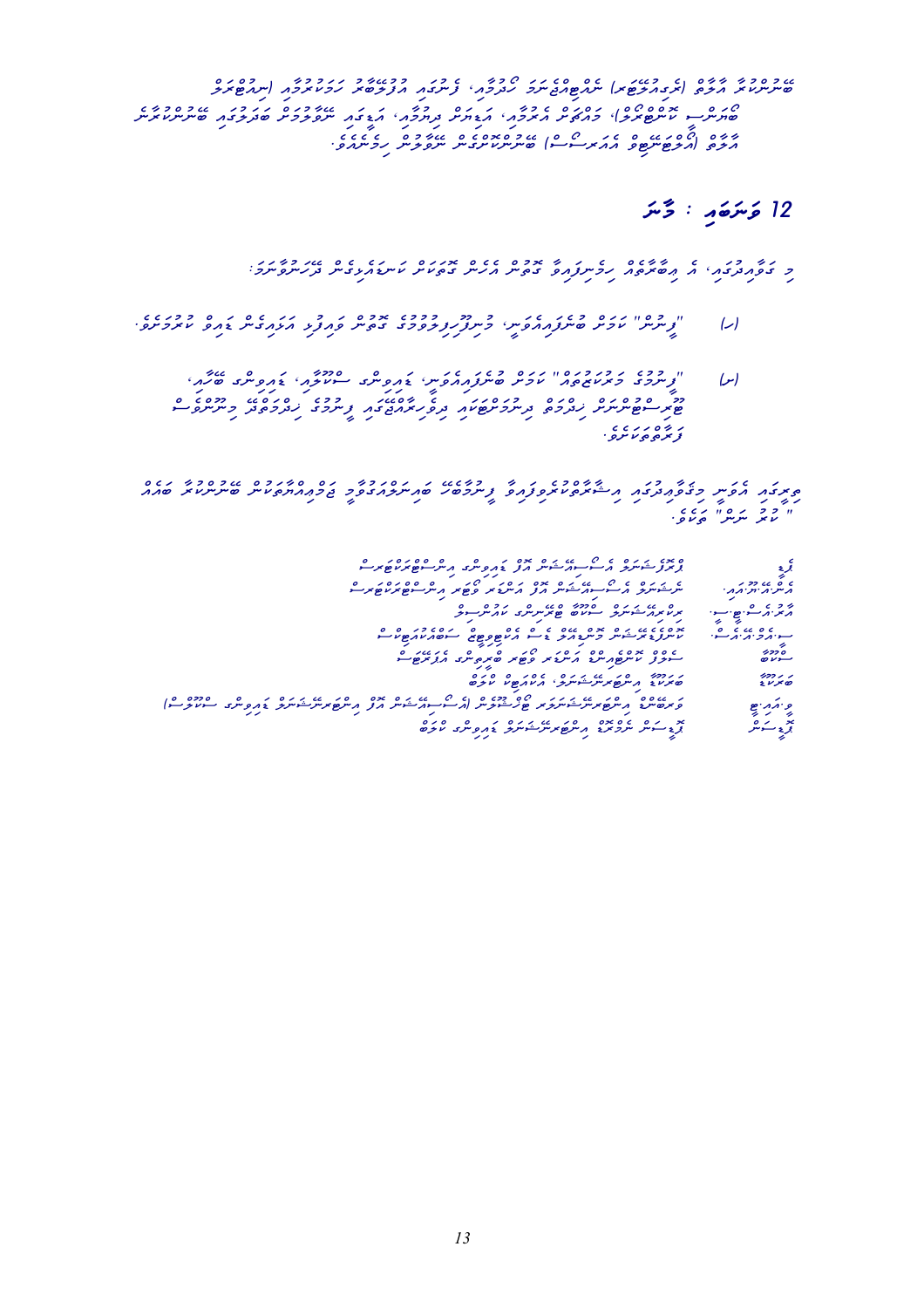# $: 3 \times 25$ ulUsua enWgcnih WvWr cawtcawtcnwk egumunIf

## I وَسَرَ قَهِ : اللَّهُ اللَّهُ عَنْ اللَّهُ عَلَيْهِ اللَّهُ مِنْ اللَّهُ مِنْ اللَّهُ مِنْ اللَّهُ مِنْ اللّ

צר בס גם שיש שמו בשיר באשר בס בין הריים בין הריים בין בין הריים בין הריים בין בין הריים בין בין בין בין בין בי<br>ציניית בייתוניית בים, זקפי אז בספר אוז בים ית קיימוד בין בין בין פייתוניית ובייתונים ובסינים בין בין בין בין ב .<br>בערב הפיצום במין ציירות ביותר בשני במפריד המפייח סבקיבה ביותר ביותר ביותר באינו באינו באינו באינו ביותר ביותר<br>מפרה פיצום באינו ציירות ביותר בשני מפריד ההופייח סבקיבה ביותר ביותר ביותר ביותר באינו ביותר ב .<br>.<br>.even come come

### cnuleb cnusUm : iawbwnwv 2

, נוסט גוגוס כז כד כז כן כן המשליט במפני ד כדה בגוסט גדוגוס הייתוח מדוני בדי המשליח ומשליח.<br>ציירות הייתוח בני דודור המיתוח בואי במיקרם, ציירפה לבקספת בממוזית הייתוח המשליח. Ikwa can can canyo cang cang cang confidence can control control control control control control control contr<br>צעיתיות הייתוח צ'מו עיניית פמיופר עבחקיית ו"קייתיות מיתוק צייתיות חיים מיתוח מיתוח מיתוח מיתוח מיתוח במ .<br>ورنتوی ماورده .

# cawtchlwah is in the control of the control of the control of the control of the control of the control of the

- .cnuvuncnuf eruvcSwrwTIm 20 cnimcnuf egunwt .1
- .<br>2. سرعاء السروى المرسوم 0.5 و 2 مركز و بر واركاس الروازش.
- cnehenEnIf cSwLoked Wrwviaoa cSokuncaetwkcawswm uDobWm cSwncniretcnunIf) cnuten cSwkwDnwgctWg urwviaoa .3 .<br>ده س
	- .comunef comunef comunity egunef .4 comunity egunef .4 comunity egunef .4 comunity egunef .
	- .cnuvcSwmwkWTcauh cSwawmwhiruf cnwkilwa egulWvud Inwmcnin iaWmuSef cnwnIf .5

# cean : ويرمر دين مدده دره ده

- .(cscviawD cnwxercpcmcnokID) cnunIf cSwawjwrwd EhejecnEdWvurwf cSwmuvwhiviawv .1
	- .cnunIf cSwnuf eruvcSwrwTIm 30 .2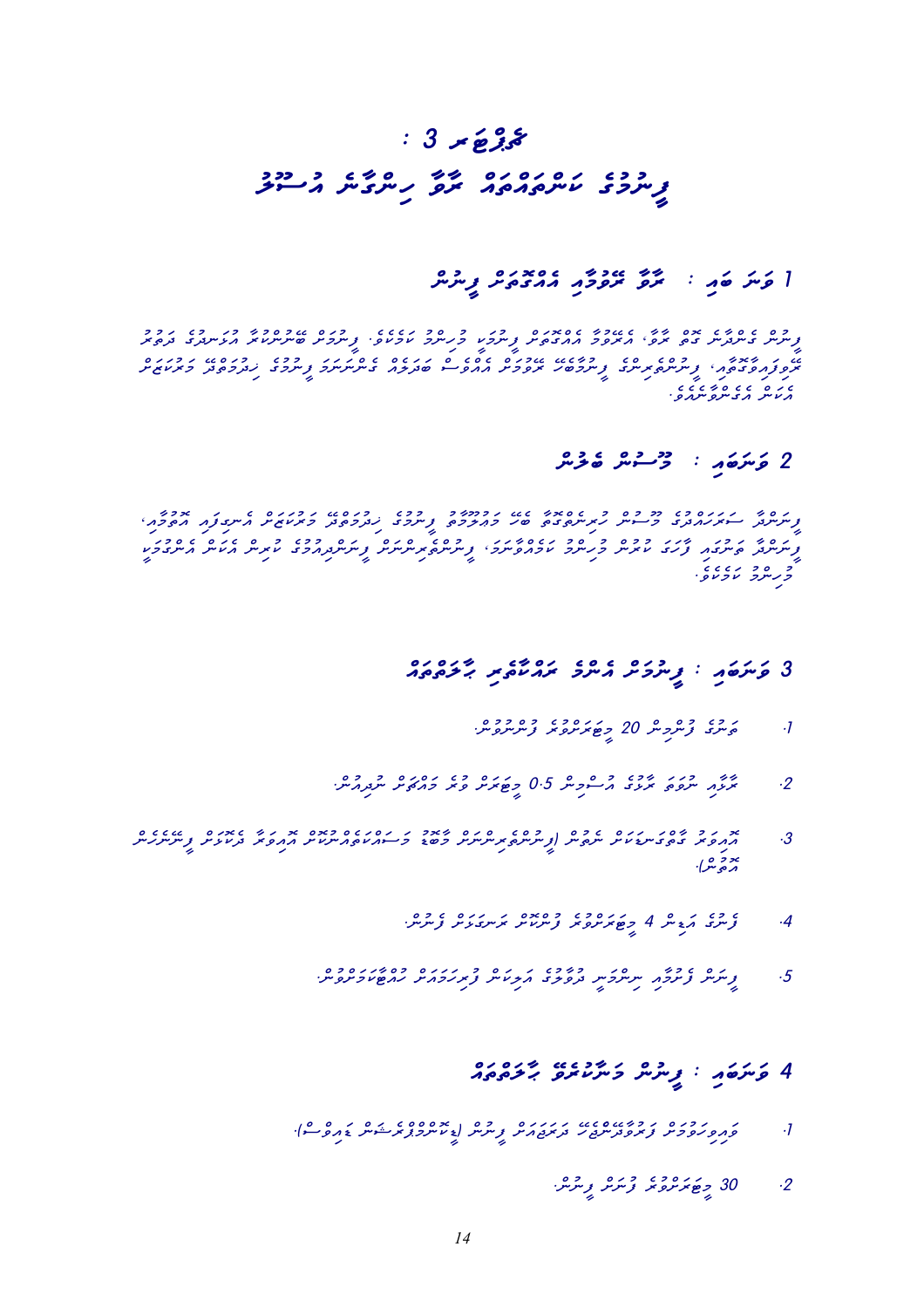- .com .conunc cocococococococococococococococococo<br>3. . .zawdonie caerutwane caerut iamgcaetobuserce caeruta i
- c conunction : if it is in the conunction of the conunction of the conduction . و ترتفر ( comuleb cawdiawhwr ) comuleb cawturud cawturud cawturud cawtudawhwr ) cawtudown cawtudown cawtudown cawtudow<br>Tudowana cawtudowana cawtudowna cawtudowna cawtudowna cawtudowana cawtudowana cawtudowana cawtudowa cawtudowan

# $\frac{1}{2}$ وَسَرَحَهِ = زِيْرِينَ وَمَسْرِينِ وَمَسْرِينِ وَمَسْرِينِ وَمَسْرِينِ وَمَسَرِينِ وَمَسَرِينِ وَمَسَرِينِ

- cSwzwkurwm EdctwmudiK egumunIf cawtcnuyil WveaiawfiverukcnWywb iawgIrit cnuhIm WvcnunEb cSwmunIf .1 .<br>د بربر د سره سروره<br>پر بر د سره سروره
- ال) وسروس ماما وسروس وديس وتبريد وسمامي مريكه سرد التي وسرعت من وسرمر من . בסיכונים בצבור כמונים במתפורטי בסיכומים בשיית המוניק ביותר במתקנים ו
	- اسا مصر عدة عدد عدد عدد عدد 900 وسطح مرة قاص و 30 وسطح مسلح و العدد عدد العدد عدد العدد عدد العدد العدد عدد ال<br>اس ساحت و العدد العدد العدد و حدوث العدد العدد العدد العدد العدد العدد العدد العدد العدد العدد العدد العدد الع .evea - even - even comunity in Iron comunity in Iron comunity in Iron comunity in Iron comunity in Iron comun<br>בשנים - כי סיבשות ניינכש ספיביית מבבית ניית ניינכות ייתולמינות פי
- cnut caiB IkwaWn Ikwa conegia chegia chegia conegia conegia<br>|טן 21 באין בביות בדיות הפונים יינים נצוגו ביותר מינות היו ביותר ביותר ביותר ביותר ביותר ביותר ביותר ביותר ביו .<br>בעתב ייעב פממיכת הכבודות בהסייים צבפי בחבב
	- .cnuviawfcSok wmwhiruf umOf WrukIrcTcsijwr cSwmunIf iawguzwkurwm EdctwmudiK egumunIf (r)
- $\epsilon$ اه) 350 ومرد 3 و سوروبری  $\epsilon$ بری و سرد مرد و در سرد است $\epsilon$  و سرسربرسر سرد و در .ecoap وتحرير المستخدم المستخدم والمستخدم المستخدم والمستخدم والمستخدم والمستخدم المستخدم والمستخدم والمستخدم כם ב' לי הכמכו לכן לולי לכובי בנים באוכם בליכם הלינים.<br>הנק גייניינים החיבי בציפו בשמיל סיבי גייניבו בנקבם בו בזמזון ואייטו .<br>סגג מיתים כיתו מקום מגום

# $\frac{1}{2}$ en journale islam en de la version de la version de la version de la version de la version de la version de la version de la version de la version de la version de la version de la version de la version de la ver

- .evekemwk Wvcnegivedea cSwrwv IkwmurukcnunEb rwTuaipcmok iaWlwvWt Eheb WmunIf csevcniretcnunIf Whiruh .1
- $c^2$   $c^2$   $c^2$   $c^2$   $c^2$   $c^2$   $c^2$   $c^2$   $c^2$   $c^2$   $c^2$   $c^2$   $c^2$   $c^2$   $c^2$   $c^2$   $c^2$   $c^2$   $c^2$   $c^2$   $c^2$   $c^2$   $c^2$   $c^2$   $c^2$   $c^2$   $c^2$   $c^2$   $c^2$   $c^2$   $c^2$   $c^2$   $c^2$   $c^2$   $c^2$   $c^2$   $c^2$ .<br>مسر سر سر بر سر مر

# 7 ۇس*ۇھە : دىشمىر دىندى ت*وتر

cniretcnunIf ,uriaWdcnumwgnih cSwtctWkwrwh egumuruk urutwfurutwd iawgcaeaWriaWd WLuf cSwrwv iawgEjcaWr .1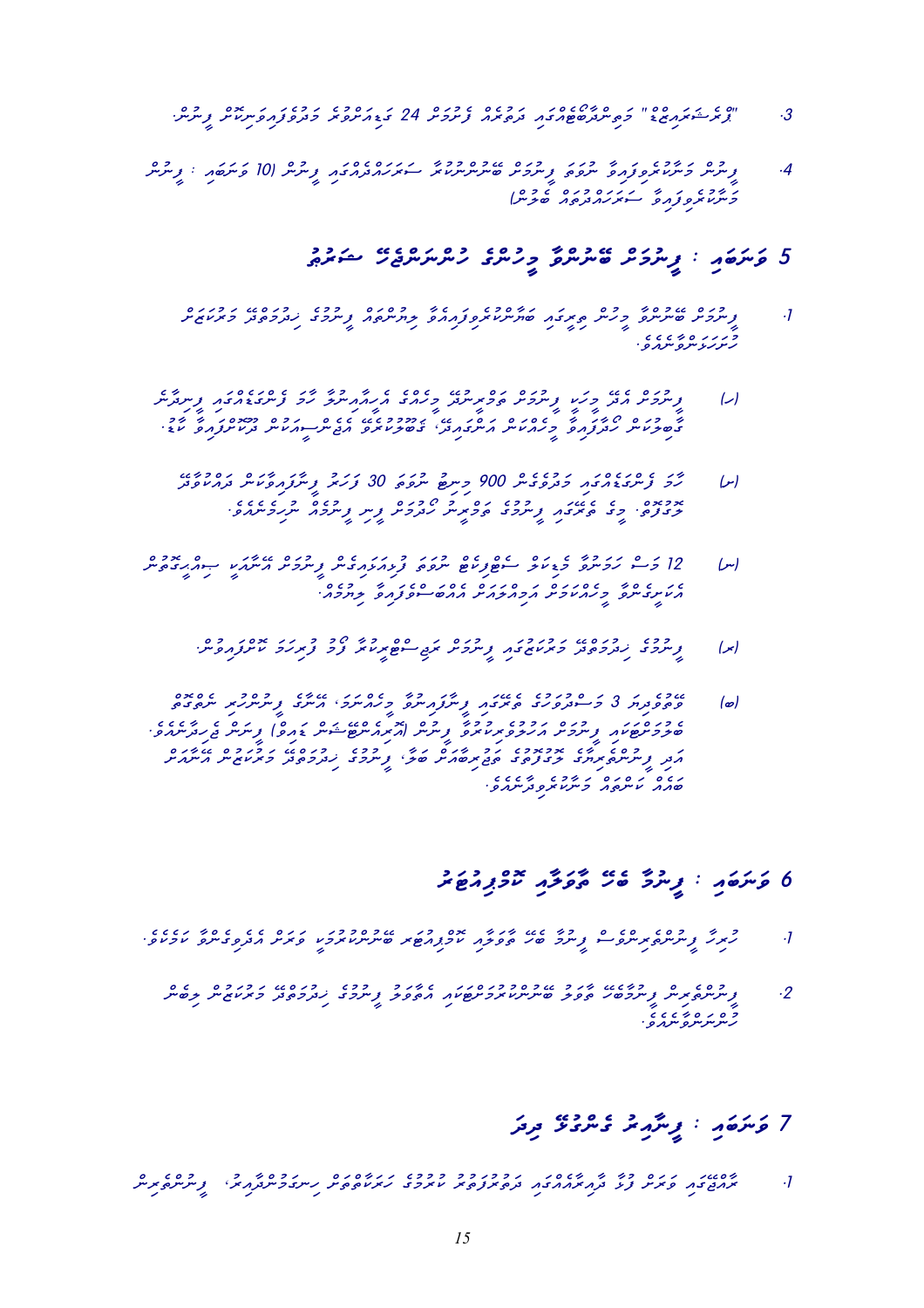ELua cnegiawlWb cSwmunIf cniretcnunIf ,ukeaWmuv .evekemwkiretcnunEb cnehemcnok Ikwmugnea cnwtcnwtELua  $e$ coand iawaha iawaho iawaca iawa caen caen caen coaen coaen coaen coaen coneheny.<br>Lua caenda ,conuc caenda ,conuc coaen coaen caenda da ,conehea ,conehea ,coneheny coneheny coneheny coneheny c ויסטיק - כס כפי כשיכון פריש - פריש - הפריש - הפריש משווים הובנים - הובנים בו<br>ממשיבות צייתיות במיות בקפיד ושיתיוטודית ייתוח - ממיות במצביק - ציית "עש"ח - דיקומודי - כמ<br>- המשיבות ה وی دووز و دقیق ورده و در است و توره نام در است و توره و .<br>مترم سرمورش کشوش و ورملات و تورم از است و برخوش مع نما از مولاوی سرخوش و می در cutogim . 1 conunction . 1 ccc 8 comunity . even for light crown . 1 ccc 9 comunity . even discussion . even d رة وه ورية المستخدم والمستخدم 250 ووجه على الموقع ولا المستخدم بدوري من 600 000 .<br>כבכסת הייתייתים ייתוב<br>הגל

 cnuhImWnIf idwa .eveaenWvcnwruk cnunEb iawgcaenwt emcnok WnIf cniretcnunIf ,wdid ELugcneg uriaWnIf .2 .<br>א בא הציינים הצייעת בא הסבקפיים בקב, צייניינייני הייניינינים יודע משים ואת המאוד הייני ומציע ומאוד .<br>הבא הציינים הצייעת בא הסבקפיים בקב, צייניינייני הייניינינינינינים ומאוד באת המאוד .  $\frac{1}{2}$ בנו בנוספנו בעיד בכנוספנו בנוסף במשתליך המוסיים במפיילו בין בנוסף בעיד בעיד בעיד בעיד בעיד בעיד המוסיילו בע<br>סיינפטי היי משתליכה הכנה מוסיילו הפייטנוצי משתליך שני במפיילו בעיד במוסיילו הכ ia Cologieus iawachwrwa comus iawachwroco cologieus cawhulua cologieus cologieus cologieus cologieus cologieus<br>ממתקברית ית הממנה במודע במתקבלת מודע כמו הממנה במאודע מודע מודע מודע מודע במאודע במאודע מודע במאודע מודע מודע  $\frac{c\,c\,c\,s}{c\,s\,c\,s\,w}$  הערכה מערכה מערכת מינים מערכה מערכת ועל מערכת ש

#### $\delta$  وَسَمَعَهِ : أَمْ وَسَمَّرُورَ مَرْدَمٍ مِنْ وَسَمَّرَ وَسَمَّرَ الْمَسَمَّرَ

- $\frac{1}{2}$ urwangirit ,uriawagnih campungnih cawtchumwangirit ,uriawagurud Wzwką iawg $\frac{1}{2}$ .<br>צבפ הב, הב, תם בסצהפ בג'ו הניינגדה לילייניינפיינגפי
- cnunwxEaivEa clivis cDcnea cTOpcscnWrcT cfoa IrcTcsinim cscnwsiawl egumuvcaud udnwLua (h) .cnuviawgumwk caehIm Wviawfibil Wbirujwt WvcnegISwkea IkwaWnEa idwa .unWtipcawk Wviawfibil
	- iawa egumun egumu egumu egumuni egumuni egumuleb egus egunu<br>| اس| د سرحاق المروجاتي و جرمانيات و المروجات المرمزس المروجات والمراجع المروجات والمرماني Eheb Wnwt WdcnwnIf ,cnutWrwf egcaehIm Wrukwdcauh (urwDIl csEb) ctWrwf iruhevulWvwH .<br>גיות שינות בגיברים יבנים ציבות בא
		- .ukwhIm Wviawfibil udwnws Eheb Wmunid Wvurwfilcauk (n)
	- cnwjIsckoa cnED/IDwp" wtwvun Wviawfibil udwnws egutogenEd Wvurwf cnegId cnwjisckoa (r) .ukwhiruf "caraction" .<br>צווק באיבא לייר" "נובדו בצורך "כללי"

# $\mathcal{G}$  وَسَرَهَ بِهِ - اللهِ صَرْحَ وَمَرْ عَظِيمَ وَمَرْ عَظَيمَ اللهِ مِنْ اللهِ مِنْ

 iawv ,wmwnWvuniawfcSok "cTcseT rwxercp ckiTeTcsOrcDiawh" iawgEret egurwhwa 2 wyid evutEv .1 IkwmuLea iawv cSwa (rwDcnilis) iLufiawv WrukcnunEb cSwmunIf cnukwtctWrwf Wrukctwkcawswm egumunidiawLwa  $\frac{1}{2}$ udia CSSwait codia codia egus egus egus egunu egus egunu<br>Erroman egunu .<br>د سری سره سرد و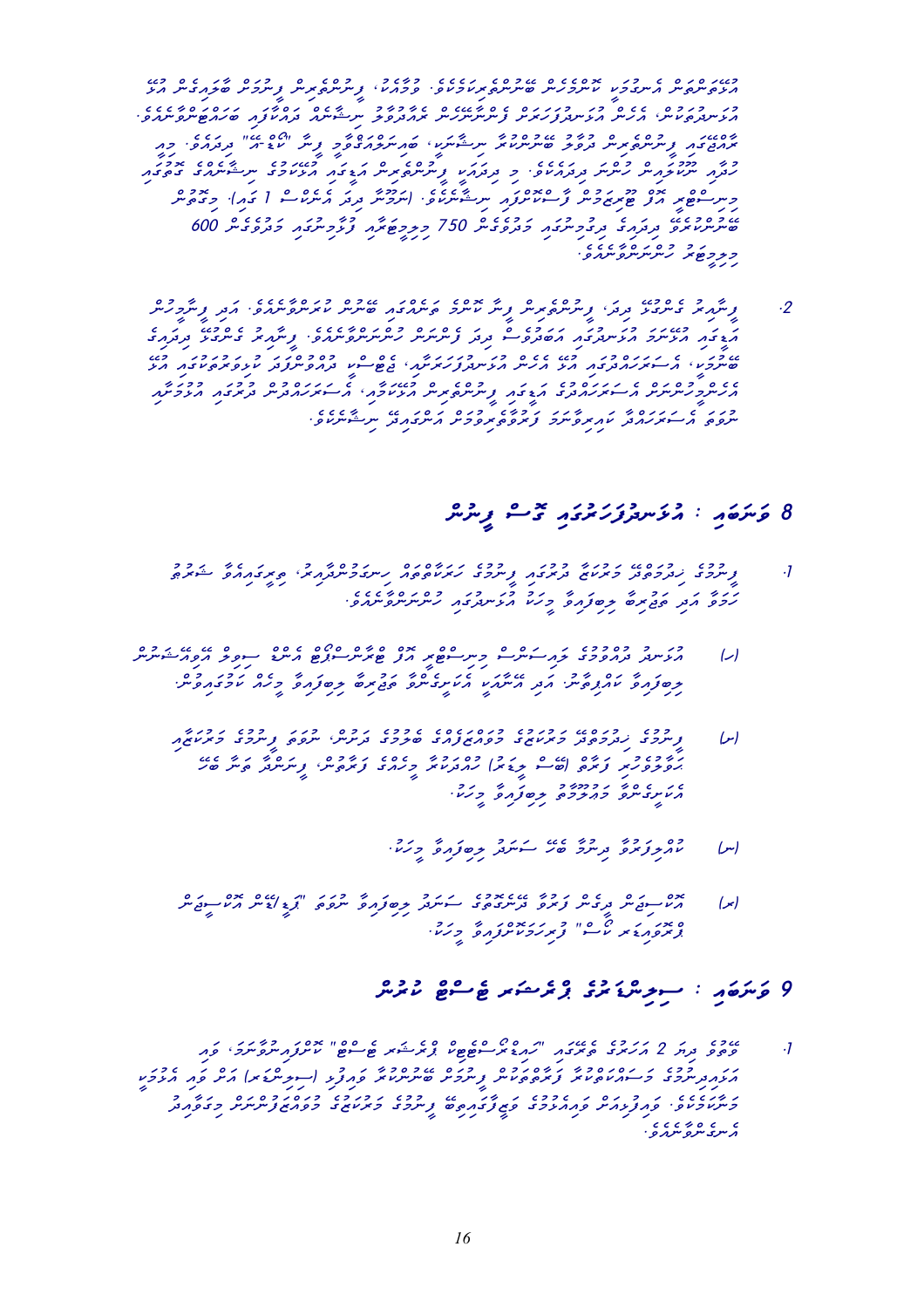# cawtudcawhwrws WnwmcnunIf : iawbwnwv 10

- ItwmWlws egEjcaWr ,csevwmwncnehea .evekemwk WrukcSokcnwvinim cSwrwv iawgEjcaWr cSokumcnWa IkwmunIf .1 Ikwatuda Ikwatawa .evenuali iakuwatawa Ikwazauh Ikwazauharu<br>Iriginali iamazo wakazauharia ya kwikawa caka kwing canta w שממון ברון הוסבבר ביני כי צ'יל ברון להפנים במידע בסביב.<br>צמשה לפודו שממצגיב צ'יב עיבוצמפ היינה יינייתי פרמטי בההיית וייניינדיינד clwnwxEn cDcnea cscnefiD cfoa IrcTcsinim ,cnuhImWnIf iawkwTcSwmudOh utWmUluAwm Eheb Wkwtudcawhwrws c calloa continuum calloa calloa continuum calloa continuum continuum continuum continuum continuum continuum c<br>Lugares continuum continuum continuum calloa continuum continuum continuum continuum continuum continuum cont .<br>ەمىروە
	- .evenwtcnwt Wvctwbcsin cSwdcawhwrwsiLum egEjcaWr Ikwnwtcnwt wyidivenub cSokwgwhWf iawgItwm .2 ة أو والمستخدم المركز والمستخدم المستخدم المستخدم المستخدم المستخدم والمستخدم المستخدم المستخدم المستخدم المست<br>المستخدم المستخدم المستخدم المستخدم المستخدم المستخدم المستخدم المستخدم المستخدم المستخدم المستخدم المستخدم ال
- Wvemukinedwv cSokumcnWA urwhwfudnwLua cnehinehea iaWkwtugwm Wrukurutwd ,iaWkwturwdnwb (h) cautic conformation and contraction in the index in the index in the interval in the interval in the interval in the interval in the interval in the interval interval in the interval interval interval in the interval inte א ככז כ"ס "סם ם סם"ם בסיגור הפני כל כ"ז גוליזון גוליזון כס"ג<br>נקרכי עיצייני "כיב בפיידי בקודות בפניס וביודע ביודעי בציפי מגע ecceoco<br>Concorco
	- ,iaWkwtudcawhwrws WviawguSwd egITiruaikes clwnwxEn cDcnea cscnefiD cfoa IrcTcsinim (S) .<br>מייע בנים ומים אי משק*יב לא מא*מצע
	- |س| و حرم من حرم حرم مدره حده حرم من حدة عبد من مدره حرم حرم حرم حرم حرم العروفي مستقرح العرب .<br>Loxea

#### II فَسَقَهِ : أَوْمِ دُمِنٌ مُ ذَسِرٍ دَرَسُهِ فَيَوْمَ مَنْ فَسَرَدَ مِنْ الْمَرْسَرِ

- $\frac{1}{2}$ ער בארט ערכוני כאפרט מערכו מערכו המכנגס גנגס ביני כל המינק ביני כל המינק ביני ביני המינק ביני ביני המינק ביני  $\frac{1}{2}$ IkwlUsua Ehejaneluga Ikwizua India Ekejaneg iawa comunistasi comunistasi wadwa comunistasi comunistasi comunis<br>La Ehejaneluga itekwa comunistasi comunistasi comunistasi comunistasi comunistasi comunistasi comunistasi comu cSwCcaekwt Wviawfitef ,cnuhIm WrukunulwmwA cSwtogcaea WdiaWvwgim .eveaim "ESWlunctwa cswnehea - ESWlwb" cSwncnuhImwncnwa cneked cniaejcaWr itekwt wdwfim iawgulwbuqwtcsum ,cnurutia egumunid cnulcaeg csevudemWCcaekwt ikwvikwv wncnuhiawfitef ,cnurutia egudnwLua Wviawfitef cSwDnwk .eveawLwacswruh .evencnulUBua im InWvcnwrukulwmwA
- uhwfcSwmuruk wgwhWf cnwtctoa caeCcaeaea IkwtogIvcnwrukulwmwA ,wmwnejcainef cSwawmwtwruf caeCcaea Wviawfitef .2 co ooc ooc ooc in Irway cale codnea care in the coding choice in the code of the code in the code in the code i IrcTcsinim component is the content of the component component component .<br>مستوى و ستمونمبر ومودمو موسورور يمم ووومو موسومون وحق وسياق .ecc 400 0 c 0 0 c 0 c<br>N i grzewie com (Manche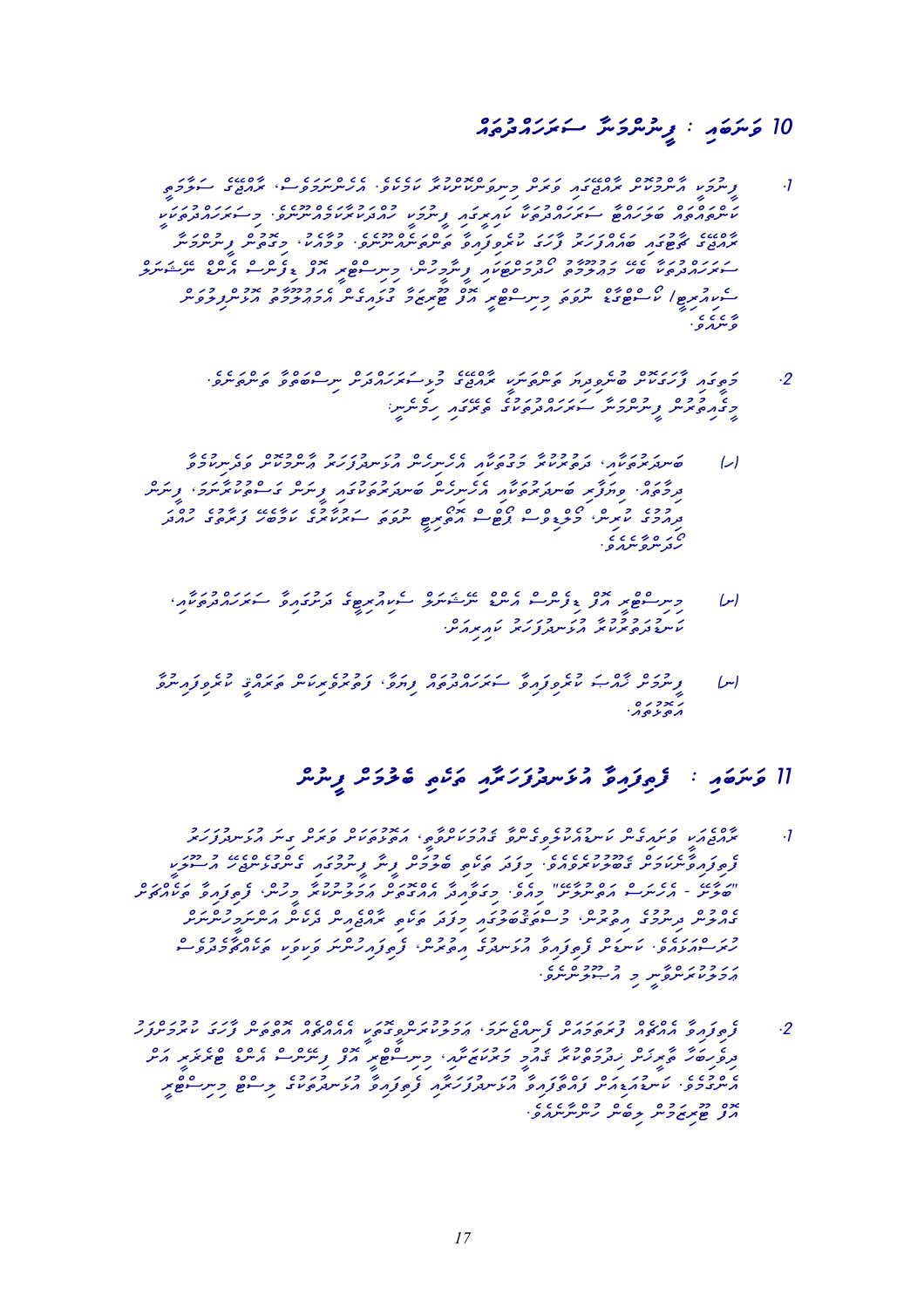# $\frac{c_1\cdots c_n}{c_1\cdots c_n}$  cawdaudnwydd i iawbyw

- caeCcaea wdwfim .evekemwkWnwm Ikwmugen caeaWnib IfWqwX ,cSokwBcaWK ,caeCcaea csevcaea WviawgIDwauDnwk .1 cDcc coal care come in IrcAcce IrcTcsinim , in IrcAcce Indiana , in IrcAcce in IrcAcce , in IrcAcce , in IrcAc .eveaenWvcnwgcnwa cSwaIrwRercT
- $\mathcal{L}$  خارج مشهور المودوجي المدير المدير المرور المدير المسلم المسلم المسلم المسلم المسلم والمسلم المسلم المسلم المسلم المسلم المسلم المسلم المسلم المسلم المسلم المسلم المسلم المسلم المسلم المسلم المسلم المسلم المسلم ا  $i\in\{1,2,\ldots,k-1\}$  Inwide iawku iawku wanda iawkutchwa elektrictwaudnwch . even iawkutchwa . even iawkutchwa . even iawkutchwa . even iawkutchwa . even iawkutchwa . even iawkutchwa . even iawkutchwa . even iawkutchwa . e . בכלכם בכלכם במכניס במכניס במכניס במצבע משלב מכניס בכל מים בסיים ביותר בסיים ביותר בסיים ביותר בסיים ביותר בס<br>- במעמים עכשיו צמפים עית מגב, מבקדושיתם בעיק שמוזים מעמים ממיתקים ביותר .ecc - 00 - 00 - 00<br>כבפחתבא - הכייננאו יינפחפ

#### $13$ وَسَ صَدِمَ اللهِ عَلَيْهِ اللهِ السَّلَمُ عَلَيْهِ اللهِ السَّلَمُ اللهِ السَّلَمُ السَّلْمُ السَّلْمُ ال

- $\delta_{\mu\nu}$ iauk ctwa chwymien cowtonwtch conwednu conwednu i egu $\delta_{\mu\nu}$ nwednu iawgudnyk iawaczaenymit egu $D$ nwk egu $D$ nwk egu $D$ nwk egu $D$ nwk egu $D$ nwk egu $D$ nwk egu $D$ nwk egu $D$ nwk egu $D$ nwk egu $D$ nwk egu $D$ nwk egu $D$ n כזוס כ' כן מינוס בסימיכ' כסוג מכני בינסמונד ובסים בסים בסיסים<br>עוקפית נודע נודע מיתכנוד וביתית ומיתוד ובסיטור עוקיית מיתופי וביתית ביתיית . בר כר כר כר כר כר המינים כמו המינים מונים ברוח במינים מונים במינים במינים במינים בנים המינים בנים בנים בנים<br>קיישת בקבוצים מיניים ובקבוע בקבוצים במינים מונים בקיים בנים בנים בנים מינים בנים בנים בנים בנים בנים בנים בנים clock (ספי כפי כפי כבל כמו ספי במו המו המו בין כבל מי כו המוסיף המוסיף המוסיף המוסיף המוסיף המוסיף ה<br>התעשים מעשים מוקדם באייקטייני ובטיבבה לייתבה הנב שים (שתיית – המוסיבב ברש נרגום ברושים ומנגנים וברושים וברושים ברושים ברושים במתוכנים ביותר ברושים ברושים ברושים ברושים ברושים ברושי<br>מיקפתי ציונים מיקפים בתוכנים ופסצט, מייחודיים טיונים ברושים ברומי מיישים ברושים ברושים ברושים ברושים ברושים בר Ikwa condition cock complete complete control complete case of the collection of the collection of the collection of the collection of the collection of the collection of the collection of the collection of the collectio .evekemwkWnwm cSwncnufwzcawvum eguzwkurwm EdctwmudiK egumunIf ,iaWSwncnuhImWnIf
- iawguDnwk ,cnuSwd eg (4/93 rwbcmwn) unUnWq Eheb WmuTcaehemed cSokiretWkcawr iSevWmit egEjcaWrihevid .2 cSwluawhWm ELuairid itekwtea iaWCcaekwtErid WviawfiverukctwyWmih iaWkwtudcawhwrws Wviawfiveruk ctwyWmih eguDnuk Bandhiverukch .evekerukch .evekemwka .evekemwha .evekemwhat .evekemwhat .evekemwe watamurukca .evekemw<br>Kaemulcae caemulcae caemulcae caemulcae .evekemwata .evekemwatamurukcae .evekemwatamulcaea .evekemwatamurukcae כנוס כנו וביציא המנגד ביכסף אם נוסנטים ובינוס כנוס.<br>במנגדת עינו וייש באנפי במנגדו ומנגד על היא פיינפי ב-המנגדו בינו ن و و و د و نحوه المالك العربي المالك المالك المالك المالك المالك المالك المالك المالك المالك المالك المالك ال<br>و سرد رسوس المالك المالك المالك المالك المالك المالك المالك المالك المالك المالك المالك المالك المالك المالك ا ctwy cartudicawh cawtudcawhwa egu dan ctwywiawan .<br>Angly chwy chydrwyd wagholigawy chwyddiauh inwystrauh in cho Erid cnehinehea iaWscaemWhwmcswm ELuairid iawgunwtcnwtea ,iaWkwturwf egiawkwrum ,Inwveaiawfiveruk .eve CuccaEe cost energy en Evel en<br>המים' הפמים ב"חינוך צינמית במתכשה בנמונקית בפינ סוקפרינקי
	- egumunIf .ecc conwood .even concoc conward conworld .<br>3 . עייש מאוד משקע עשמאני משמא ניינפית מאני מניית בן מניימאפי ניינפ .<br>עידיית הצבק מהבנהה שיתייתפים שצייקפיינדיקי

#### $14$  وَسَرَحَهِ : سَرَى مِرْحَرْدُ مِرْحَمَّةً وَيَرْحَمَّةً

 $\mu$ egudna Ikwawa iligawalea iligawalea iligawalea iligawa wana uriadan $\mu$  . If it is the sector  $\mu$  ELuairid ihemWhwmcswm cnumul iligwn .evencnegiawvcaud inOd cSokUdWyoa IneLua cSokcnunEb cSokumcnWa , פינס נישוב כנולט כנונים וכנולט כבר הנוסף ביותר כבר ביותר ביותר ביותר ביותר ביותר ביותר ביותר ביותר ביותר ביו<br>המינהיות הפינסונטי "הודייניות כמותליון" כתופיות ביותר הפינונטים והודיים וביותר ביותר ביותר ביותר ביותר ביותר ב  $\frac{c\,c\,c}{\sqrt{c}}$ וועט כבליט . כל הענינות כל העניקה מקור משלח , והעניקה משלח , כל העניקה מעניקה , כל העניקה , כל העניקה , כל העניקה , כל העניקה , כל העניקה , כל העניקה , כל העניקה , כל העניקה , כל העניקה , כל העניקה , כל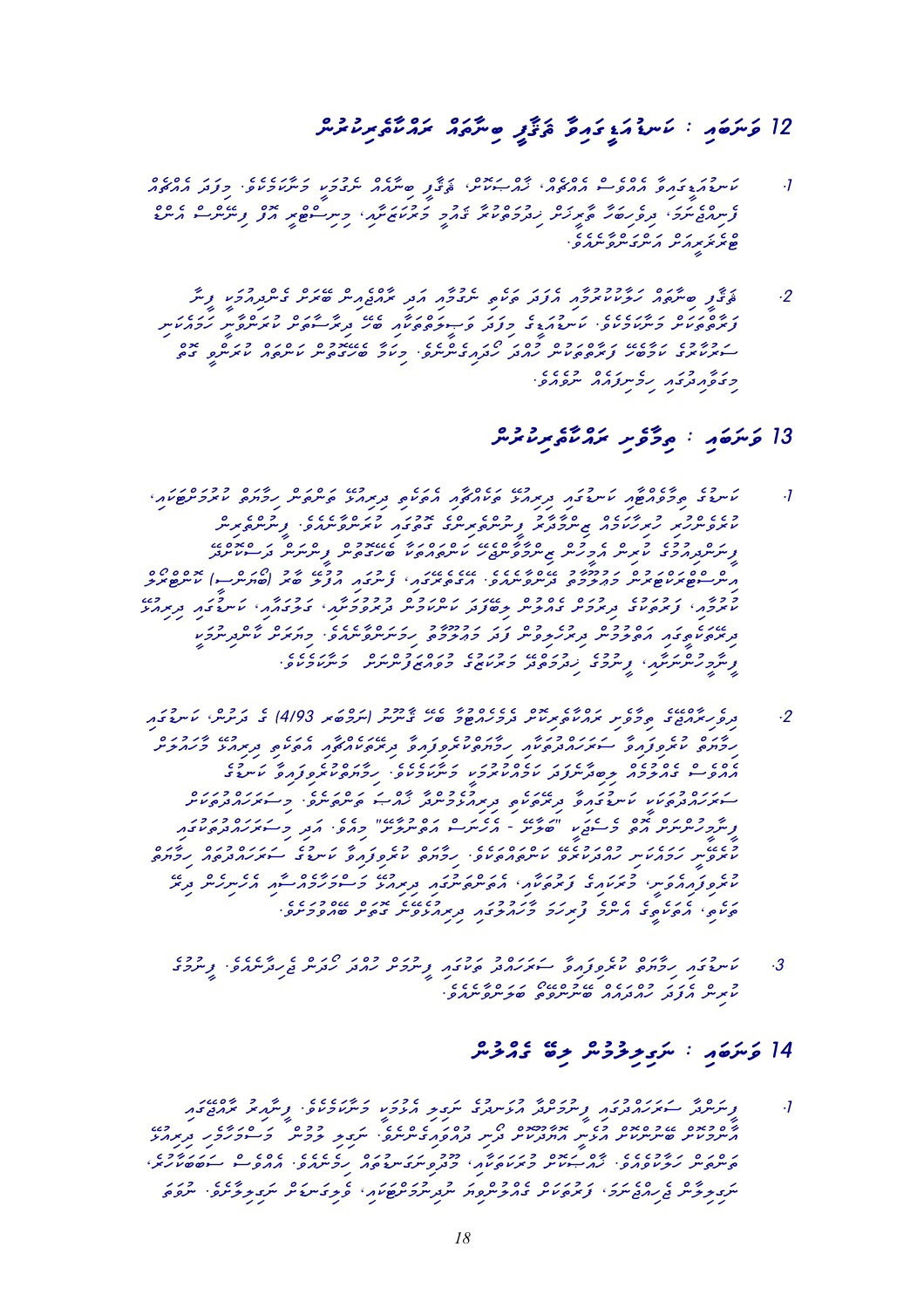כד כדוד הבר גם כסבסם סדר כדוד הפרס.<br>התייתה התדסה סייתיות וביית התייתה התייתה

# $15$  وَسَرَحَهِ  $\kappa$  مَسْرَوْمِرْسَرْمَتْرَ وَسَرَمَ وَسَرْمَزَ وَسَرْمَزَ وَسَرْمَزَ وَسَرْمَزَ

, ukeaw .exec .evekemwaren coloos .evekemwarevcza csod .<br>I .evekemwarevcza izod izod Ivan Egel .evekemwarevid .exec .ech Wrukcnwkirevcswm .eveaenWdevWmid Wncnirevcswm ELuacnwfihcnea cSwncnuhImWnIf ,urwhwfcaeawb iawgukwtudcawhwrwsea utugwvELuacnwfihcnea cnirevcswm ,iawkwTcawtwhwlcBwm egcnuhIm WnIf iaWkwtctWrwf  $\frac{c_{22}}{c_{22}}$  , where  $\frac{c_{22}}{c_{22}}$  , where  $\frac{c_{22}}{c_{22}}$  , where  $\frac{c_{22}}{c_{22}}$  , where  $\frac{c_{22}}{c_{22}}$  , where  $\frac{c_{22}}{c_{22}}$  ,  $\frac{c_{22}}{c_{22}}$  ,  $\frac{c_{22}}{c_{22}}$  ,  $\frac{c_{22}}{c_{22}}$  ,  $\frac{c_{22}}{c_{22}}$  , egim . even component component component component component component component component component componen<br>Social IrcAccomponent component component component component component component component component componen IdWBitcgia wncnwacnumwruk eruscnunWmwz cnutiycawregEjcaWr ,cnukwtuzwkurwm Eheb WmunIf csevcnurutia .<br>ב-eventual composition of approach under the composition of the composition of the composition of the composit<br>ב-eventual composition of the composition of the composition of the composition of the composition of the co

# $16$  وَسَمَعَ بِهِ السَّلَاءُ وَسِعْرُهُ مِنْ وَسَمَدِ وَسَمَدَ وَسَمَدَ وَسَمَدَ وَسَمَدَ

 iawgudiaWvwgim cnunIf WnIf cSwkwtWsWrid eguDnwk ,iaWSwmugenWdOh cawtctwlIBwv WviawguDnwk cnegiawnIf .1 ') בעיר בכבר בני המנוסים ככבר כדי המקביר ביותר במנודד במנודד כל ביותר.<br>מקייעת מאוד יותר ביותר באוד מאוד במאיית – האנטאנד ערסים באוד מאוד באוד ביותר. .<br>حد سو رس د و

#### $\frac{1}{2}$ itekw $\frac{1}{2}$  element conubwa conubwa c $\frac{1}{2}$

 egunUnWq egEjcaWrihevid ,wmwnifiawgwn caeCcaea cnegiawnIf cSwfWliK WnUnWq ukwairetcnunIf csevcaea .1 כפי בני הככלים המוניעים מכד המונים ביותר במידים מוניעים בלכבים הנכסיים.<br>בניטים ומידים ומפככים הנקודויותיים שים יקשו מפופי וקנב וממזמן בייטים ובעיק ייטיבכים הייסוסיים. .eveaeon | even cosevun wareo cosevun waarde egunale cosevun<br>הפרפרב הפיניים ציירכת סייקיוטית ובפייקטוב בייטית מקצות סייקייטית ופרפייטוט